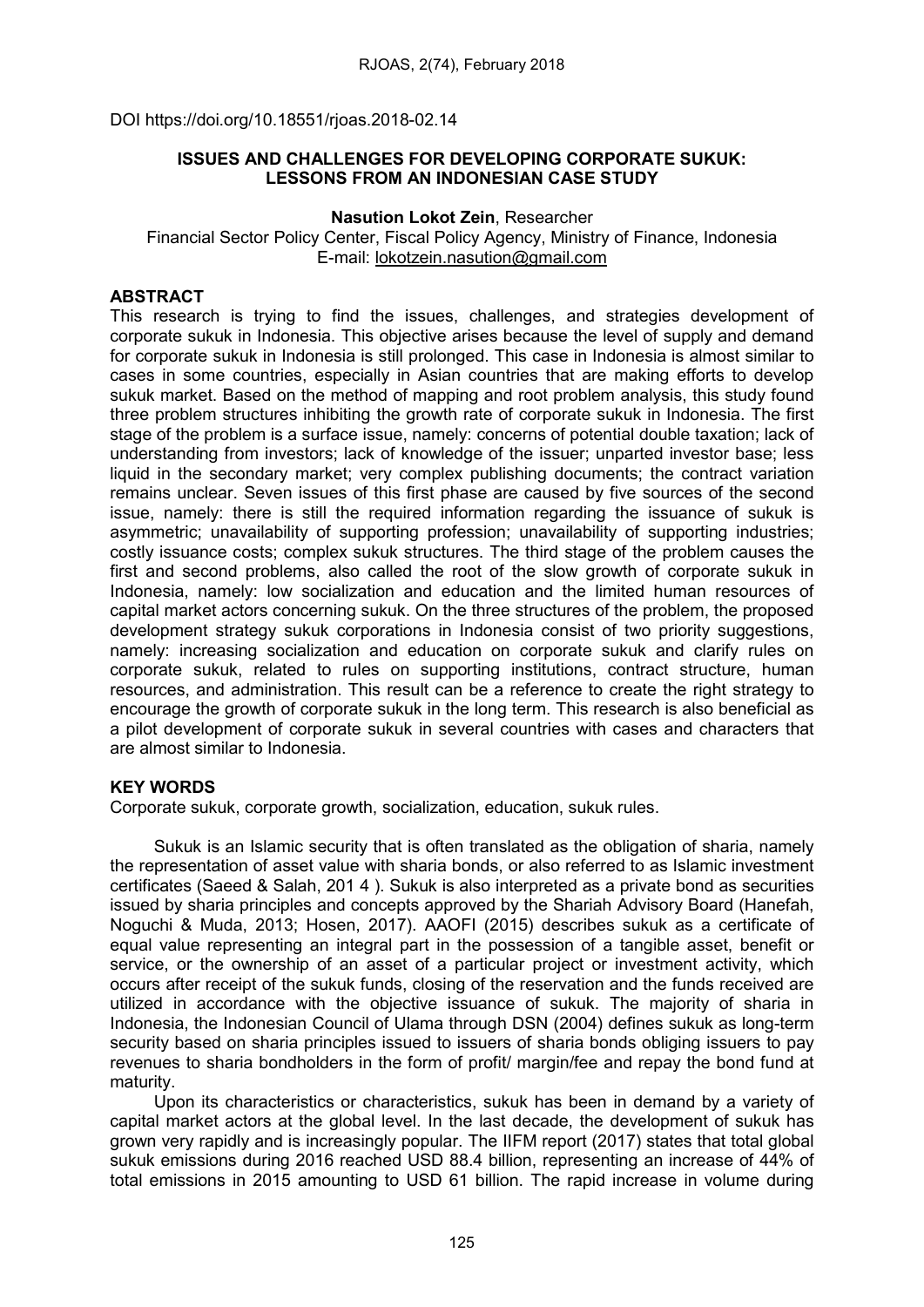2016 was influenced by stable emissions from Asia, the Gulf Region, and Africa. Of the two types of sukuk (state sukuk and corporate sukuk), whose rate of growth is very fast at the global level is a type of corporate sukuk. The countries with the highest rates of sukuk issuance on a global basis are Malaysia, Saudi Arabia, Bahrain, Indonesia, Brunei, UAE, Qatar, and Turkey (IIFM, 2017).

Although corporate sukuk at the global level has a rapid growth rate compared to the state sukuk type but its development in Indonesia is still very slow. According to the data of Islamic Capital Market (2018), the number of outstanding sukuk in Indonesia in 2017 recorded as many as 60 series, with its value of Rp. 14.31 trillion. Compare with the type of sukuk country where the outstanding is only 53 series but with a value of Rp. 485.44 trillion. This figure shows that the development of corporate sukuk in Indonesia is still not optimal. The case of slow growth sukuk corporations in Indonesia indicates that there is a wide range of problems attached to the sukuk corporate type. Given the importance of the role of sukuk for economic funding, then overcoming the problem of the slow rate of growth of sukuk, especially the type of corporate sukuk becomes very important to do.

Based on the above background, the purpose of this study is divided into two, namely: (i) first is to map the issues and challenges for the implementation of the development of corporate sukuk in Indonesia; and (ii) the second is to formulate a corporate sukuk development strategy in Indonesia. Both of these objectives are important to be answered in order to contribute to empirical studies and their contribution to the literature, particularly with regard to issues embedded in corporate sukuk and its development strategies.

To answer two goals research, the systematics of writing in this study is divided into six stages. First is the background, the two will be explained about the theoretical base, the third is the conceptual framework, the fourth is the research method, the fifth is the discussion, and the sixth is the conclusion and suggestion. The sixth systematics is a unity that serves a comprehensive and structured analysis.

#### LITERATURE REVIEW

Why at Global Level Corporate Sukuk Have Rapid Growth Rates? The rapid growth of corporate sukuk at the global level indicates that corporate sukuk is an instrument that has several advantages. Theoretically, this excellence corporate sukuk is included in the realm of sukuk excellence in general. AAOFI (2015) try to trace the sukuk superiority of its structure, sukuk is basically a certificate of the same value as the number of shares not divided into the ownership of a set, the material and the tangible service, or as a particular project or special investment activity but is valid after receiving the value sukuk, subscription closing and use of funds received for the purpose of issuance of the sukuk. This explanation is enriched by the opinion of Rusydiana (2012), that sukuk is a certificate of equal value representing a share of total ownership of tangible assets, benefits and services, asset ownership of a project, or ownership in a business activity or special investment. Some of the characteristics of this sukuk have driven the rate of supply and demand for sukuk growing rapidly in the global level, especially corporate sukuk, where the average per year grows more than 30 percent (Zin et al., 2011). The rapid growth of corporate sukuk at the global level is supported by the performance of the company as the issuer is considered to perform very well and trusted by the public who plays as investors.

According to Afshar (2013), sukuk (especially the corporate sukuk type of an honest issuer) for investors is very profitable because of the right to certain ownership because sukuk is an instrument asset-based. According to Saeed & Salah (2014), sukuk is very profitable because of its equity-based characteristics, in contrast to debt bonds. The opinion of Saeed & Salah is supported by Samaoui & Nechi (2017), that sukuk excellence lies in the absence of a debt base since sukuk is issued on the basis of Islamic moral or jurisprudence (fiqh) or principled economic activity in Islamic law (fiqh al-mu'amalat). Sukuk based terminology *ih fi q* is the object of the contract of sale or lease and other forms in accordance with the contract made (Afif, 2014). A study from Hanefah, Noguchi & Muda (2013) found that the issuance of sukuk in each country must be guaranteed by each Sharia Council which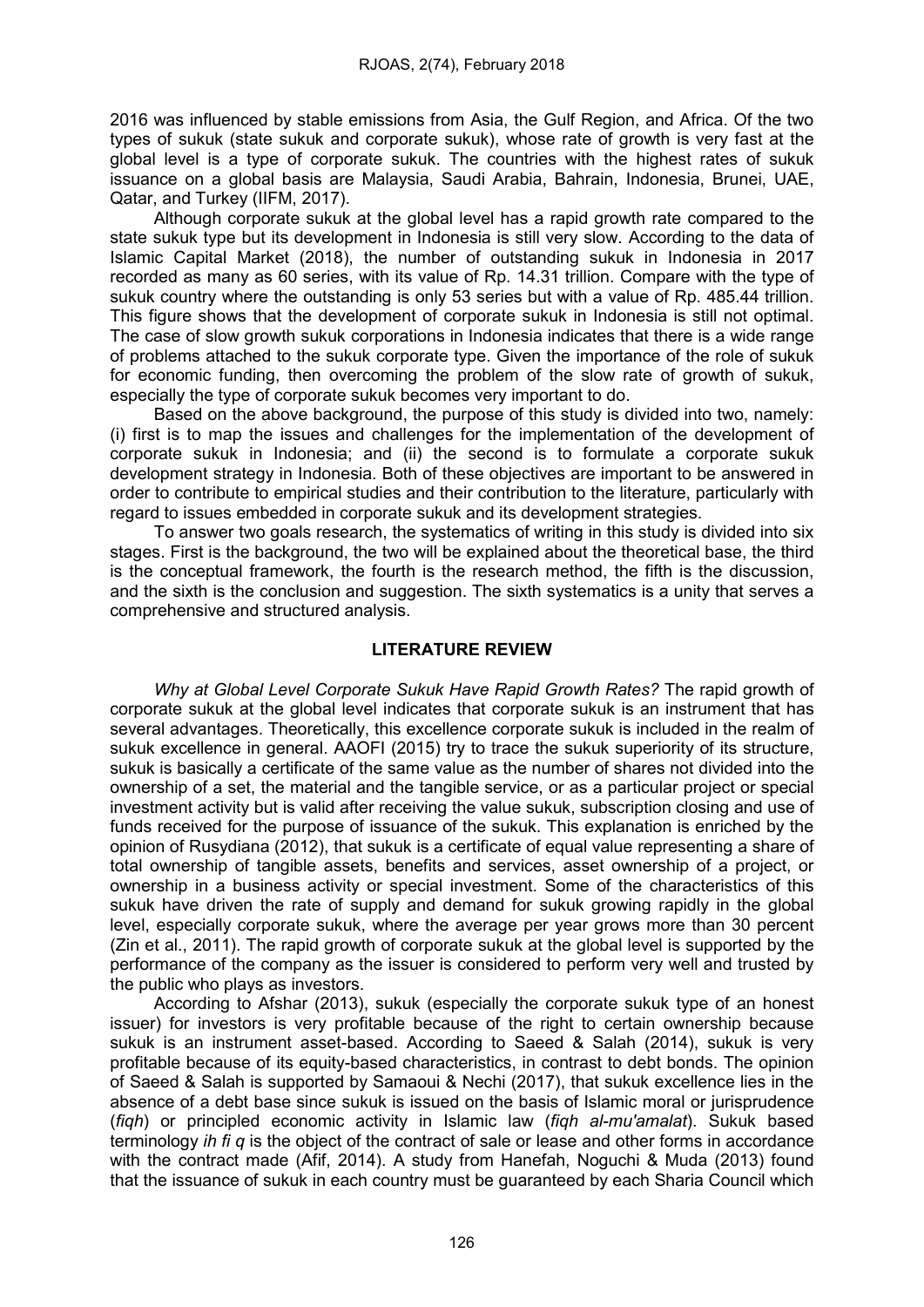is in charge of controlling and ensuring the sukuk's compliance with sharia guidelines in each country concerned. It aims to enable a number of capital market participants in order to raise capital in a consistent manner with Sharia principles.

The superiority of sukuk versus conventional bonds basically lies in its idealistic condition which puts more emphasis on morale and profit by avoiding transactions prohibited in Islamic jurisprudence (Saeed & Salah, 2014). The existence of the advantages of moral and profitability aspects on the Sukuk much proved that sukuk profit is more profitable than conventional bonds. Another explanation is also conveyed by Dewi (2011), which states that the sukuk advantages compared to other convention bonds lies in its structure that is based on real assets. The sukuk holder is entitled to the share of income generated from the sukuk assets in addition to the rights of the sale of the sukuk assets. Research from Smaoui & Nechi (2017) proves that sukuk is indeed more promising in the rate of return and financial security greater than conventional bonds. This finding is supported by research results from Zin et.al (2011), that sukuk has a number of objectives that enable market participants to raise capital in a consistent manner t with sharia principles while at the same time expanding the investor base and offering wider investment opportunities. According to Hanefah, Noguchi & Young (2013), sukuk are very open and beneficial for all market participants and investors regardless of background, beliefs, and religion respectively.

Do Risks Attached to Sukuk Influence Significantly on Low Level of Supply and Demand? Although sukuk has several advantages, it also has some risks that are similar to the conventional bond risks. Theoretically, the risks inherent in sukuk are basically divided into two sides, namely from the *supply* side and from the demand side. From the *supply* side is the risks that arise because it is more caused by issues inherent to issuers and regulations associated with the issuance of sukuk. While the demand side is the risks that arise because more caused by investor concerns. This is supported by a statement from Jarkasih & Rusydiana (2011), that parties who play a direct role in the growth of sukuk can be divided into two sides, namely the *supply* and demand side. From the *supply* side, several parties involved are publicly listed companies/issuers as sukuk issuers and underwriters as parties working with publicly-listed companies/issuers in sukuk offerings. Meanwhile, from the side of demand, the parties involved are investors, both individual investors, and institutions (institutions).

Decisions from the *supply* and demand sides can be an obstacle to the growth rate of sukuk due to the inherent limitations of sukuk, both internal and external. Some of the limitations are: (i) lack of application related to structural innovation; (ii) there is still a need for understanding from market participants because the socialization of sukuk is still lacking; (iii) the low level of government commitment due to regulatory aspects remains unclear; (iv) the legal framework remains minimal; (v) lack of support of human resources who understand or expert in the field of sharia capital markets; and (vi) there are still diverse challenges such as liquidity risk, asymmetric information, covenant and sukuk structure, and underlying principle. In addition to these six limitations, the sukuk may also risk generating a default.

Ahmad, Daud & Kefeli (2012) argued that the development of sukuk is strongly influenced by some of the risks attached to sukuk, which also significantly influence the decisions of issuers and investors to choose sukuk. Based on the results of research from Endri (2007), some sukuk risks can be interpreted as issues still attached to sukuk, such as low socialization to investors, opportunity cost, and liquidity aspect, to less favorable regulations or legislation. The research result of this Endri temua n reinforced by the results of the Goddess (2011), that the slow rate of growth of the sukuk, in particular, the type of corporation more due to regulatory factors and market conditions are less stable. According to the research of Haron & Ibrahim (2012), the condition of the less supportive environment is very influential significantly against the incentives of firms in issuing and buying corporate sukuk.

The explanation above confirms that the risks inherent in sukuk have a significant effect on the *supply* and demand levels. However, sukuk still believed to be safer than conventional bonds, because theoretically, character sukuk is to transfer ownership of the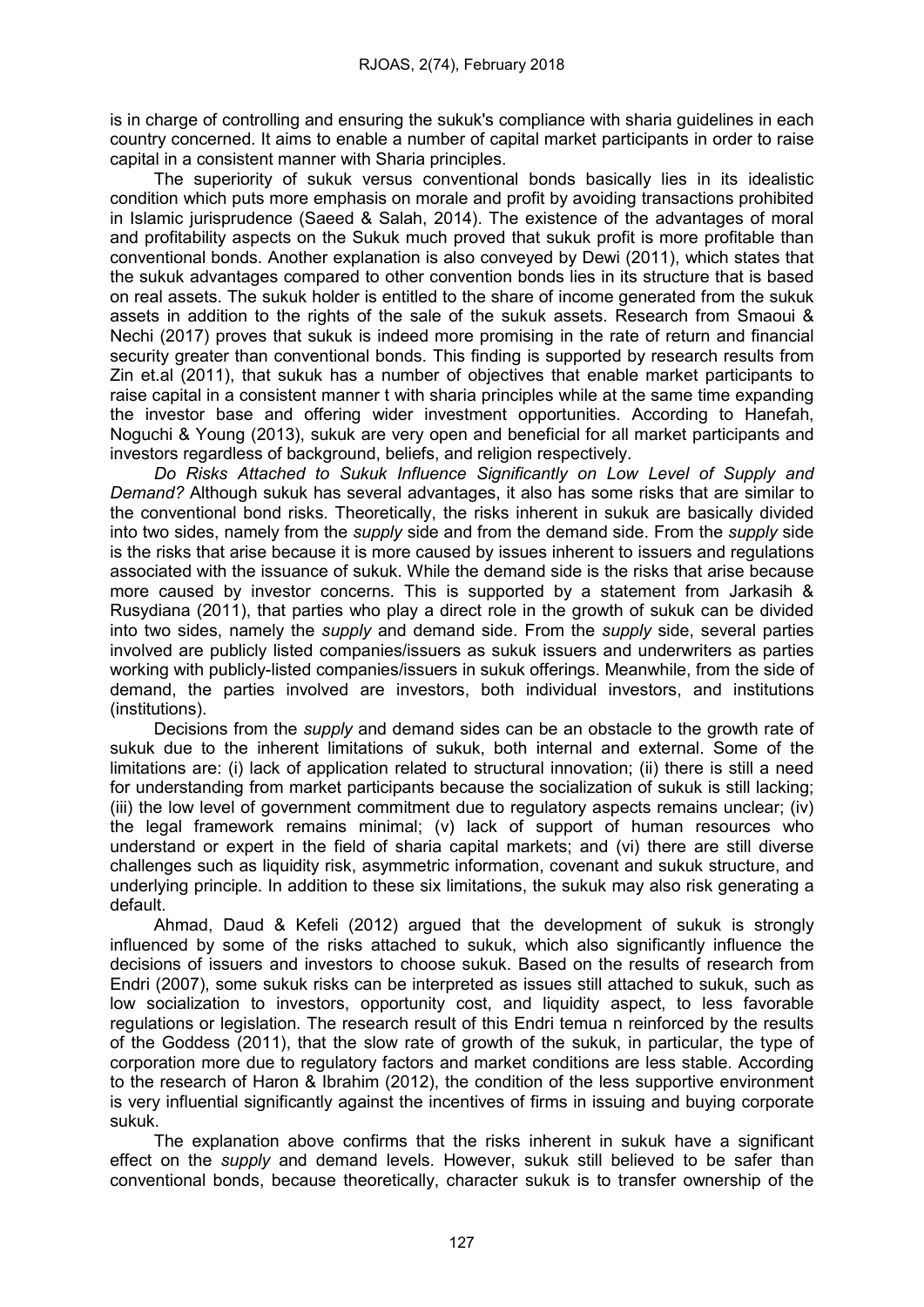underlying asset to the holder, which in turn will gain an upper Protects the asset ownership (Zakaria, Isa & Abidin, 2012).

#### CONCEPTUAL FRAMEWORK

The conceptual framework in this study is based on the fact that the slow rate of growth of corporate sukuk in Indonesia is still slow. This condition is inversely proportional to the growth rate of corporate sukuk at a global level which is more dominant than the growth rate of sukuk country. Based on theoretical studies, the growth rate of sukuk, both corporate and sukuk countries basically it still faces some constraints, especially from the risks that are still attached to sukuk, both from the content of the supply and demand.



Figure 1 – Conceptual Framework

From the supply side, several parties involved are issuers and underwriters, while in terms of demand are investors. On the issue of sukuk both in terms of supply and demand, then both sides will be parsed issues and challenges. Therefore, it is necessary to find a way out from both supply and demand side so that the growth rate of corporate sukuk can run optimally. This strategy is expected to be proliferation as well as a reference to comparative studies for the development of corporate sukuk in countries with characteristics similar to Indonesia.

## METHODS OF RESEARCH

This research used qualitative technique of mapping (*mapping research*) and root cause analysis (root cause analysis). Qualitative approaches are considered to be best suited for being able to find, explore, describe, and explore field issues for identification and evaluation purposes. Qualitative exploration in this research is done through in-depth interviews (depth interview) with the characteristics of cross-checking, confirming, deepening, and triangulation are carried out continuously until the data becomes saturated. Data saturation levels continue to be made in order to ensure that the excavated data is completely valid. The in-depth interviews undertaken in this study were approached with the concept criterion-based selection, namely selecting informants through the assessment of competence and its capabilities that really meet the criteria to be used as informants in digging the research data. Details in conducting research methods are as follows: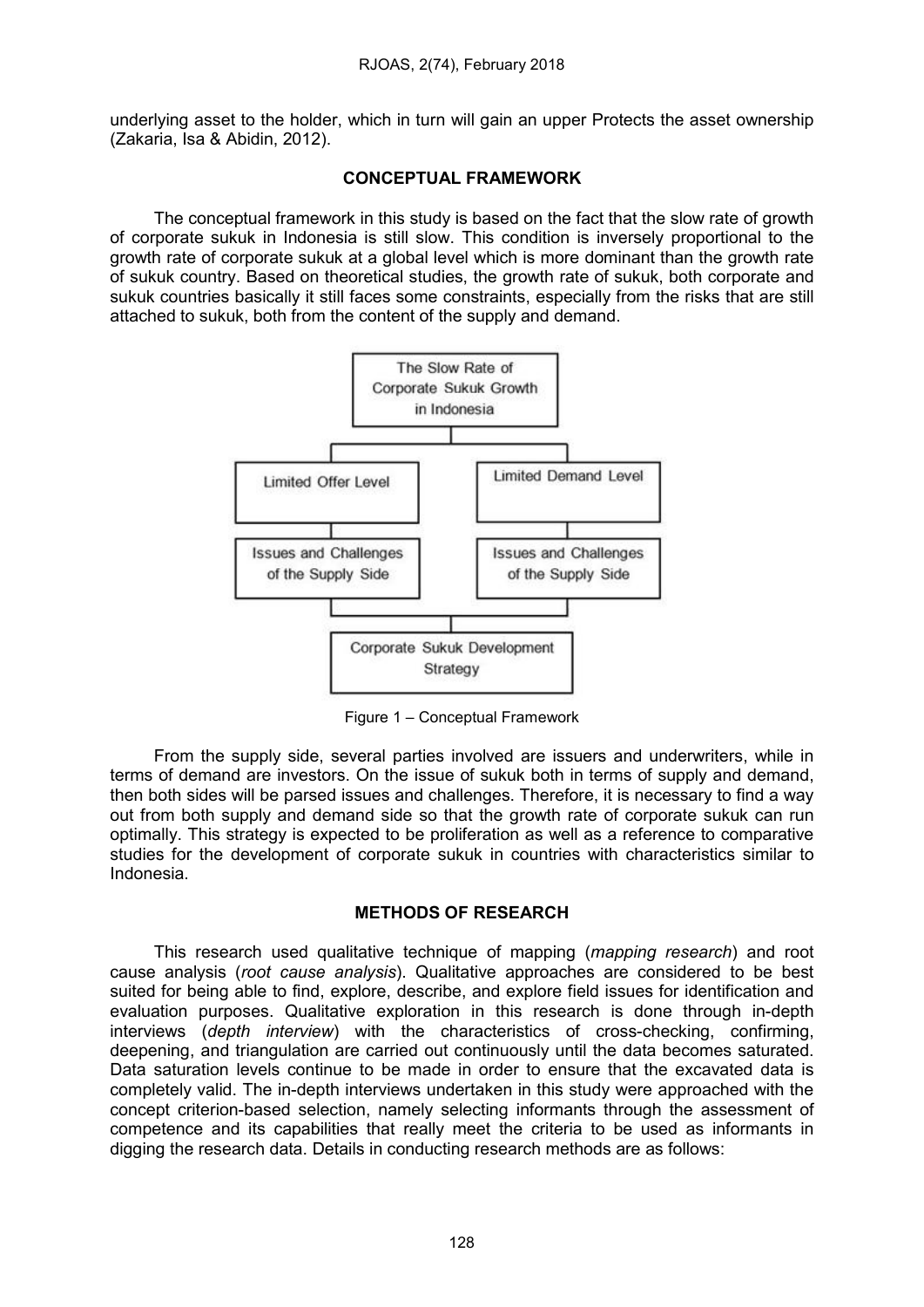Characteristics of Informants. Total informants in this study are not based on minimum quota because this research is qualitative. In qualitative research, there is no limit or the minimum number of informants, but the existing informants must meet the qualification standards representative of the case under study. Of the total informants obtained, they can be divided into 8 categories of informants, namely: (i) investors who are new sukuk or less than 2 years plunge in the market sukuk ; (ii) sukuk investors who have long been the perpetrators of sukuk; (iii) the issuer has issued sukuk; (iv ) issuers that have not issued sukuk; (v) the Financial Services Authority; (v i) and Financing Risk Management Directorate, Ministry **Example 2** of Contract Contract Contract Contract Contract Contract Contract Contract Contract Contract Contract Contract Contract Contract Contract Contract Contract Contract Contract Contract Contract Contract

(vii) Underwriter; and (viii) Directorate General of Taxes of the Ministry of Finance.



Figure 2 – Flow of Research Methods

How to Dig Data. After determining the criteria of informants, the researcher then spread the questionnaires to each informant. After the questionnaire was answered by each informant, then the informant will then return the questionnaire to the researcher along with the result of the answer. Researchers then sort out the answers of informants by using the mapping system (*mapping research*). This mapping is very necessary considering the answers of various informants with irregular patterns (random). Components performed in mapping activities includes 3 (three) stages, namely: (i) data reduction; (ii) presentation of data; and (iii) conclusions. The first is data reduction, the process of selecting and focusing the research through a rigorous selection of the focus that will be studied further. The second stage is the presentation of data, namely the process of organizing information systematically in order to obtain conclusions as research findings. While the third stage is the conclusion of the mapping results, which are drawn during data collection, but nature is still tentative so it is necessary to continue to verify the data, especially further discussion with each informant. To deepen the results mapping, then the next step is to do an in-depth interview (in-depth interview) in order to *cross-check* and experience information from each informant.

Analysis Method. To analyze the results of the field, then used Root Cause Analysis or RCA. RCA definition is a method to find the root of the problem of the issues inherent in the sukuk corporations, both in terms of supply and demand. RCA analysis seeks code between the narrative so you can find the root of the problem or a "major factor" growth inhibiting the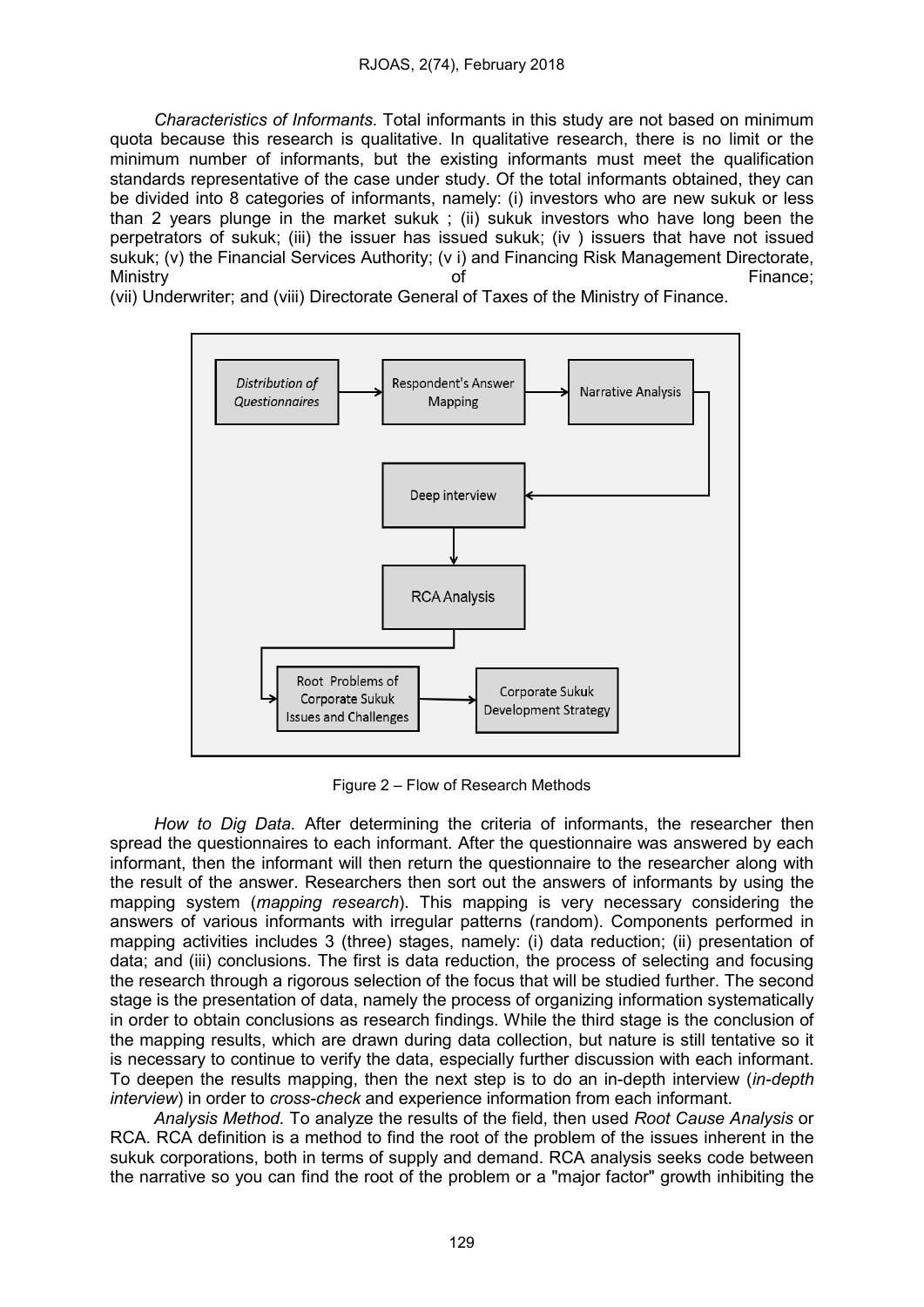rate of corporate sukuk in Indonesia. The RCA system in this study was prepared based on causal analysis to find the "main factor" of the problem of the growth rate of corporate sukuk in Indonesia. Technically, RCA in this research is done with 7 (seven) stages, namely: (i) identifying the main problem faced by market players in relation to activities related to corporate sukuk; (ii) identify the factors causing the problem; (iii) categorize causes and identify cause levels; (iv) identify the cause of the drivers of the problem; (v) determine the expectations to be addressed to address the problem; (vi) prioritize the causes of the most pressing issues; and (vii) prioritize the most effective and realistic expectations to achieve. From all the flow of the research method, it can be illustrated as in Figure 2.

#### RESULTS AND DISCUSSION

Based on the questionnaires were followed up by in-depth interviews (in-depth interviews), found a variety of responses from the informant who later filtered based on the priority of the answer (sequence) given by the informant. This filter is presented in Table 0 1. After screening based on mapping analysis, it is found that the problem of the slow growth rate of corporate sukuk in Indonesia is caused by 3 sides, namely regulation side, supply side and demand side. This finding adds to the results of previous research which mentions that the factors inhibiting the growth of corporate sukuk only focused on the supply and demand side.

Table 1 maps that each of the informants has responded in the highest order. Most answers are given by categories of investor informants, followed by securities underwriters, issuers, issuers, and the tax office. Of the three sides, the domains revealed by informant most are the supply side of 8 answers, followed by the regulation side of 7 answers, and the demand side as many as 4 answers. This mapping indicates that the problems inhibiting the growth rate of corporate sukuk in Indonesia are dominated by the supply side. This mapping results support the findings from Dewi (2011), which the obstacle to the development of corporate sukuk issues in Indonesia is caused by a problem issuer (the supply side).

Based on Table 01, issues and challenges from the supply side can be mapped to 8 p. Based on in-depth interviews, 8 of these issues and challenges can be simplified into 3 major issues, namely: (i) still lack understanding of the issuers to the characteristics of sukuk; (ii) there are still limited human resources of capital market players; and (iii) still not mapped the investor base. These three issues already represent 12 issues and challenges from the supply side as listed in Table 1.

Lack of knowledge and Understanding of Issuers Against Sukuk. The average informant gave an answer that the issuers have not really understood the characteristics of sukuk so that the company has not intended to issue sukuk. This finding is in accordance with the results of research by Jarkasih & Rusydiana (2009) that the lack of knowledge and understanding of issuers is still a major problem in issuing sukuk corporations in Indonesia. Bapepam (2012) and Kurniawati (2015) also found that one of the factors inhibiting the lack of corporate sukuk issuance due to lack of the issuer's knowledge of the sukuk.

When referring to the results of Dewi's research (2011), the lack of understanding of issuers in principle can be mapped into two issues, namely: (i) the issue of lack of understanding, namely the lack of understanding of issuers concerning sukuk; and (ii) averse to risk issues, i.e. for companies that have never issued, sukuk is a new instrument so it takes special consideration. Abdo (2014) found that the average issuers are still reluctant to seek to understand sukuk because the opportunity cost incurred is still too high. While Afshar (2013) proves that the average issuers are still very careful to issue sukuk because they have not really understood the potential demand for sukuk is actually very high. While Siskawati (2010) states the limited issuance of sukuk due to the issuer's lack of understanding not only in terms of the number of issuances, but also the variation of tenor and type of contract. In addition, issuers are also very limited to know all the information about the sukuk trading corporation in the secondary market.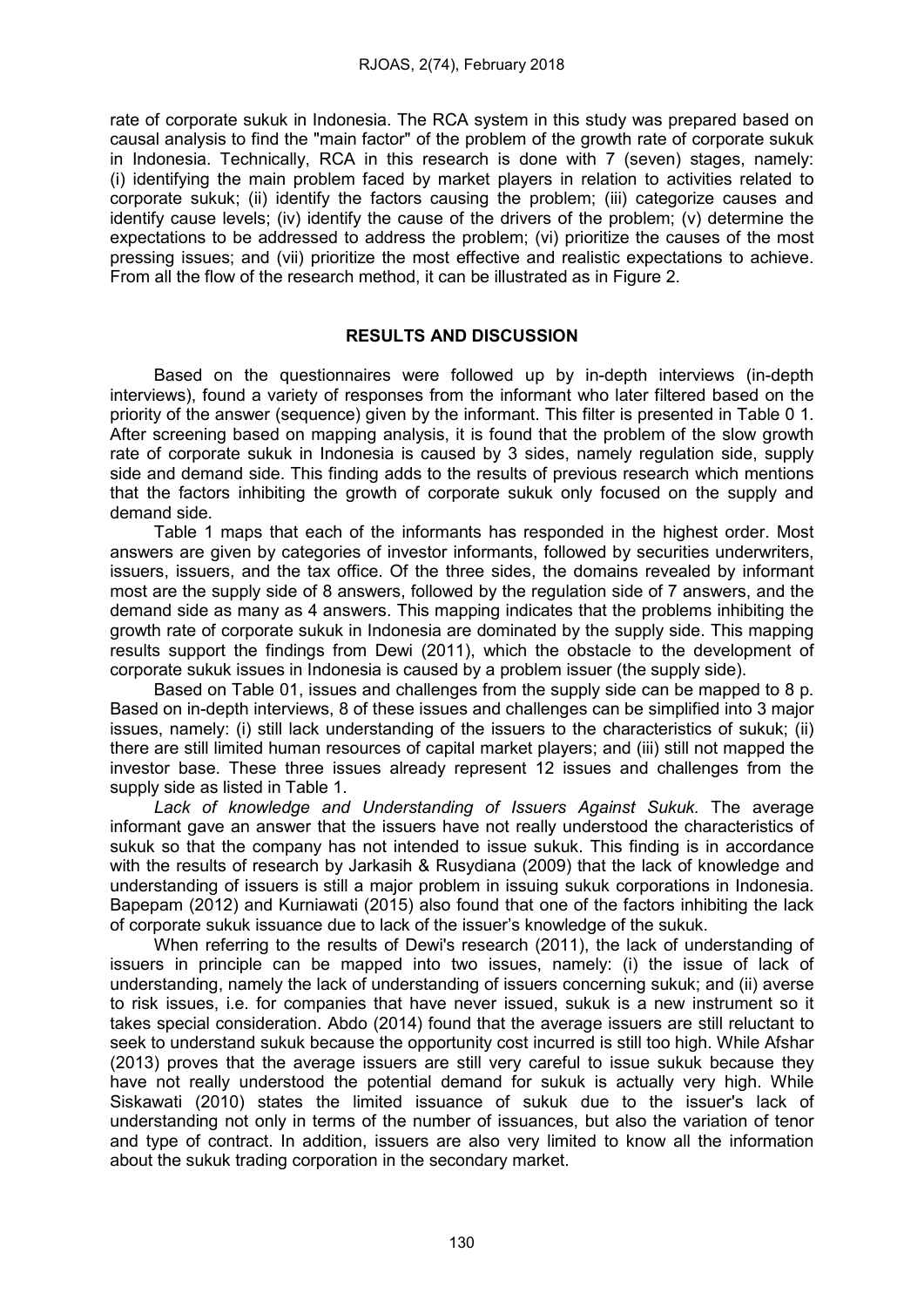| <b>No</b>      | <b>Category</b><br>of Informant              | <b>Answer with Highest Score</b>                                                                                                                                                                                                                                                                                                                                                                                                                                                                      | <b>Problems</b>                                                                                                                                                             | <b>Problems</b>                                                                                                                                                                                                                                              | <b>Problem</b>                                                                                                                                                                                                                            |
|----------------|----------------------------------------------|-------------------------------------------------------------------------------------------------------------------------------------------------------------------------------------------------------------------------------------------------------------------------------------------------------------------------------------------------------------------------------------------------------------------------------------------------------------------------------------------------------|-----------------------------------------------------------------------------------------------------------------------------------------------------------------------------|--------------------------------------------------------------------------------------------------------------------------------------------------------------------------------------------------------------------------------------------------------------|-------------------------------------------------------------------------------------------------------------------------------------------------------------------------------------------------------------------------------------------|
|                |                                              |                                                                                                                                                                                                                                                                                                                                                                                                                                                                                                       | of the Supply Side                                                                                                                                                          | of the Demand Side                                                                                                                                                                                                                                           | of Regulation Side                                                                                                                                                                                                                        |
|                | Investor                                     | Not knowing about sukuk as the complement of conventional obligation<br>vet.<br>The Availability of information on sharia capital market is still limited<br>Limited liquidity in the secondary market<br>The regulations on sukuk remain unclear<br>Lack of socialization and education about the contracts to investors<br>Lack of socialization and education about the contracts to investors<br>Low contract and diversity of sharia products<br>Treatment of taxation on sukuk is still unclear | Lack of socialization and<br>education about the<br>contracts to investors<br>The existence of cost of<br>funds<br>Variations in the contract                               |                                                                                                                                                                                                                                                              | Availability of information on<br>sharia capital market is still limited                                                                                                                                                                  |
| 2              | Emiten                                       | Cost of funds (rewards to investors)<br>The absence of other supporting industries such as tafakul, sharia<br>mutual funds, multi finance sharia and others<br>The tax treatment of sukuk is still unclear<br>The tax treatment of sukuk is still unclear                                                                                                                                                                                                                                             | and sukuk structure are<br>limited<br>Related costs of issuance of                                                                                                          | The majority of investors do<br>not know about the sukuk<br>as a complement of<br>conventional bonds<br>Limited liquidity in the<br>secondary market<br>Low market in absorbing<br>sukuk<br>The low level of contract<br>and diversity of sharia<br>products | The accounting standards of<br>governing sukuk is still weak<br>The regulations on sukuk remain<br>unclear<br>The tax treatment of sukuk is still<br>unclear;<br>The absence of supporting<br>industries<br>The condition of the domestic |
| 3              | Prospective<br><b>Issuers</b>                | Related costs of issuance of sukuk<br>The condition of domestic Islamic finance industry has not developed<br>rapidly and has not been supporting to issue sukuk<br>The absence of competent capital market support profession in the field<br>of Sharia capital market<br>The tax treatment of sukuk is still unclear                                                                                                                                                                                | sukuk<br>Unavailability of supporting<br>profession<br>The narrowness of<br>information disclosure is still                                                                 |                                                                                                                                                                                                                                                              |                                                                                                                                                                                                                                           |
| $\overline{4}$ | Underwriter                                  | The liquidity of transactions in the secondary market is still limited<br>Potential low market in absorbing sukuk<br>The investor base on certain contracts is not yet mapped<br>The tax treatment of sukuk is still unclear<br>The unclear rules of OJK governing the issuance of sukuk<br>The complexity of sukuk issuance documentation<br>The narrowness of required information disclosure related to the<br>issuance of sukuk                                                                   | required related to the<br>issuance of sukuk<br>VAT imposition constraints<br>on the transfer of beneficial<br>rights to underlying assets<br>Not optimal socialization and |                                                                                                                                                                                                                                                              | Islamic finance industry has not<br>developed rapidly and has not<br>been support to issue sukuk<br>The complexity of sukuk issuance<br>documentation                                                                                     |
| 5              | <b>Directorate</b><br>General of<br>Taxation | VAT imposition constraint on transfer of beneficial rights over<br>underlying assets<br>Not optimal socialization and education about sukuk contract<br>Unclear accounting standards governing sukuk                                                                                                                                                                                                                                                                                                  | education about the<br>contracts to the issuer                                                                                                                              |                                                                                                                                                                                                                                                              |                                                                                                                                                                                                                                           |

# Table 1 – Mapping Results (Mapping) Answer Informant Factors inhibiting the rate of Corporate Sukuk Growth

Source: Primary Data Processing, 2017.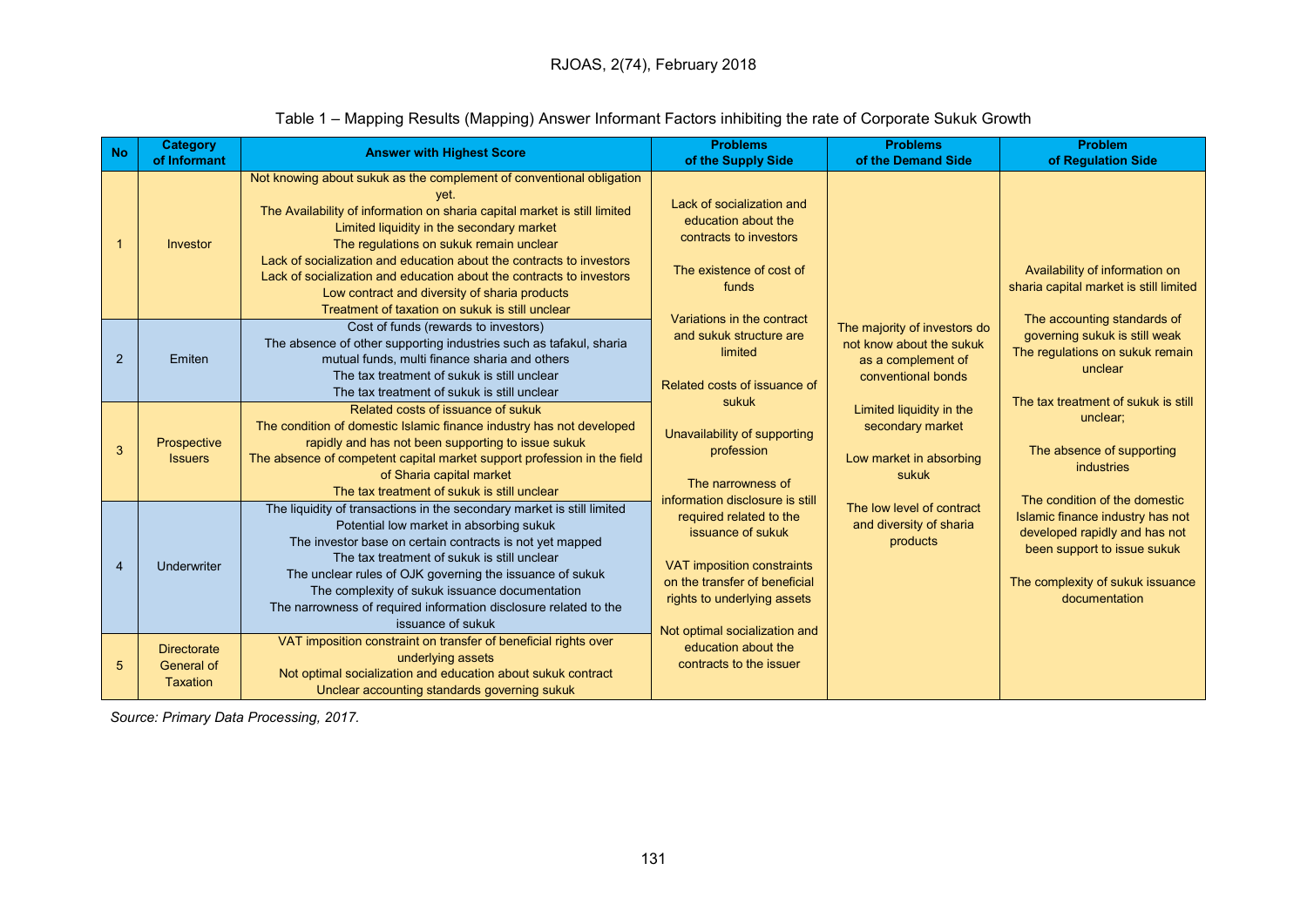Ascarya (2010) argued that the lack of understanding of issuers is not solely from the corporation's lack of availability of human resources who understand about the Sharia capital market, but also due to limited trading instruments. According to Kurniawati (2015), this issue becomes a determinant factor as an obstacle to the development of the Sharia capital market in Indonesia. But uniquely, the investigation of Saad, Mamat & Mohamad (2014) who conducted a study in Malaysia found that the knowledge of issuers coming from state enterprises (SOEs) is better than private companies. The results of the research by Smaoui & Nechi (2017) also reveal that the ignorance of prospective issuers against sukuk makes them look for short-term securities, which is actually less in line with the balance sheet side of the company. Whereas according to Zakaria, Isa & Abidin (2012), symmetrical sukuk market information is needed by issuers in order to encourage efficient and indispensable resource allocation for the growth of the financial sector. This finding may be a lesson of the importance of socialization and education of the private issuers.

There are still limitations of human resources of the Capital Market participants. Several informants mentioned that the slow rate of growth of sukuk is due to the limited human resources of capital market players. These findings may complement the results of OJK (2015) research that the majority of issuers who have not issued sukuk claim to know about sukuk but are less well understood, especially related to underlying assets, contracts or structures that can be used on sukuk due to human resource limitations. OJK (2015) also mentioned that the issuer's lack of understanding is caused by the lack of human resources who understand or expert in the sharia capital market. So far, the issuer's HR is still the category of expert actors in the field of conventional capital market. This problem becomes risky, given the availability of human resources who understand the Sharia capital market is very important to determine the issuer's decision in dabbling in the market sukuk (Purwaningsih, 2013).

Hosen's finding (2016) explains that the ignorance of the sukuk market participants against the sukuk itself is very risky to distort the market information sukuk so it can be very asymmetric (asymmetric information). This makes the sukuk instrument on the surface is in accordance with the principles of sharia but essentially still not because it is still below standard. The limited human resources of market participants to sukuk are criticized by Zulkhibri (2015) for making sukuk practice able to imitate the practice of conventional instruments. In addition, sukuk pacts can also become less transparent with regard to documentation and rights and obligations of various parties in the sukuk market. Therefore, we need more knowledge of competent human resources for some sukuk structures require complex knowledge level. This statement is reinforced by the results of the study of Ahmad, Daud & Kefelia (2012), which finds that low human resources of sukuk market participants can reduce the participation of many investors who are accustomed to face with conventional bond products that are well ordered.

Research of Haron and Ibrahim (2012) states that the conditions at the global level are already very possible because of the availability of competent human resources in the field of securities, so it can create a lot of companies to enrich its capital structure and attracting investors to the sukuk. According to Fatah (2011), the condition at the global level is inversely proportional to Indonesia, because in the country the quality of human resources is still low. These findings are reinforced by Kayo & Kimura (2011), that the development of corporate sukuks in a country is not only influenced by the capital structure or financing decisions of a company, but more determined by the HR factor of the perpetrators. This is as exemplified by the discovery of Sole (2008), which the rapid growth rate of corporate sukuk in the Gulf countries is strongly influenced by the business environment and human resources are good and specialized.

Base Investor is Still Not Available. Based on the results of the mapping, the informants stated that there is still a problem of the unpublished investor base. These limitations make issuers reluctant to issue sukuk for fear quiet enthusiasts because the investor base is still unclear. In addition, it is also supported by a base mapping of the issue that has not been an investor in the contract-specific contract. Investor base that is not mapped is very influential because the issuer is taking no chances with the issuance of new instruments that prefer to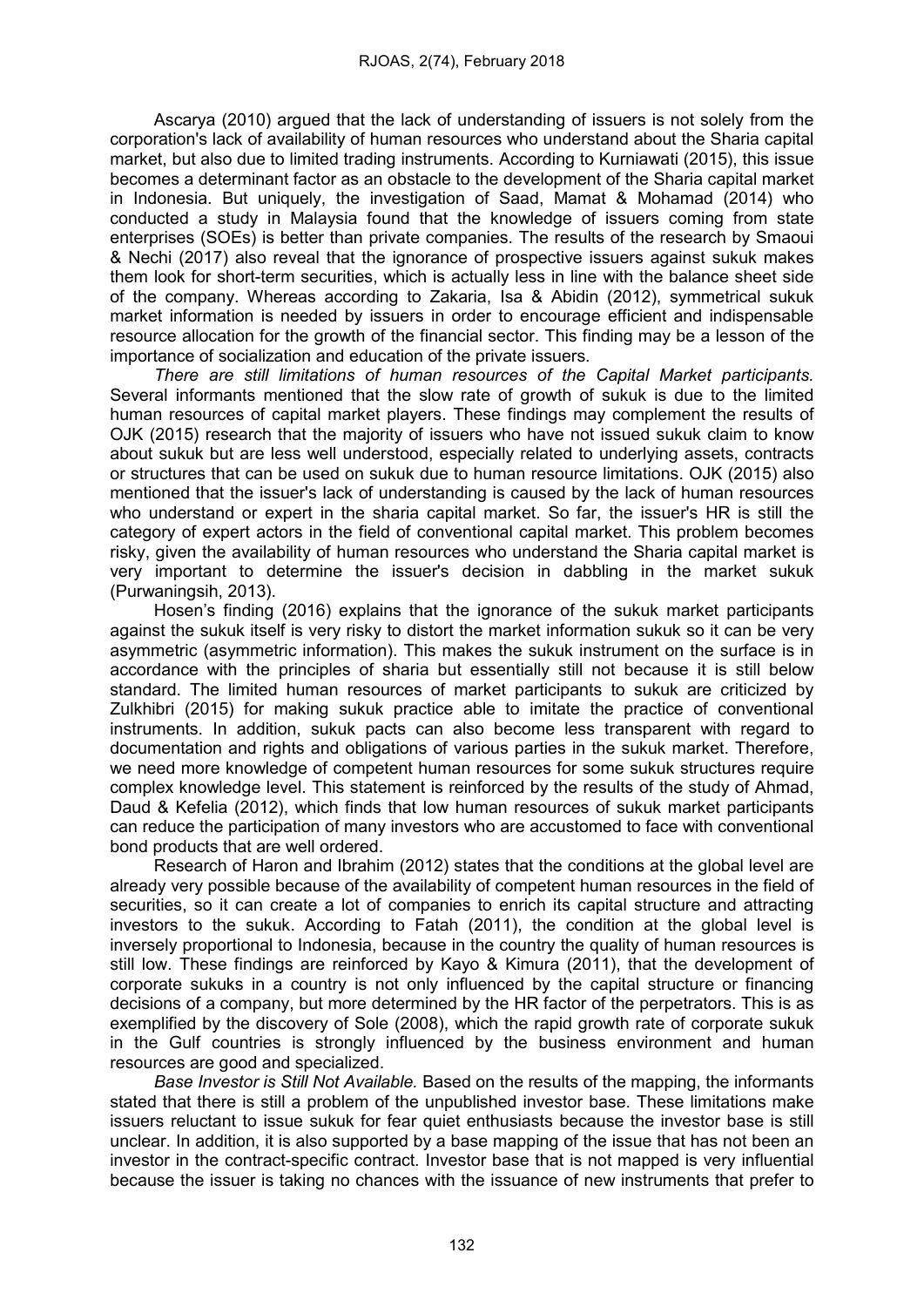publish an existing contract. According to the FSA (2016), a database of investors is highly correlated to the level of sukuk deals that have a variety of contract respectively. Contracts very important in being a basis for the development of sukuk. For issuers, the investor base can provide information about the absorption capacity and the ability of the market (Saad, Mamat & Mohamad, 2014). the investor base that is not mapped according to Afshar (2013) is very risky so sukuk cannot be developed because of the potential local investors is actually very high, so this makes the external resources of sukuk enthusiasts are not allocated as efficiently.

Based on Table 1, issues and challenges of the demand can be mapped to 4 p. Based on analysis of in-depth interviews, four issues and challenges can be simplified into three major issues, namely: (i) lack of understanding of investors on the securities; (ii) the limited liquidity of sukuk in the secondary market; and (iii) the low variation of the contract and the structure of sukuk. The third issue is already representing 4 issues and challenges in terms of demand as listed in Table 01.

Investors are still lack of knowledge about Sukuk. The issue of inhibitors of the demand is more focused on several variables attached to the investor. The majority of investors have not been so understanding about corporate sukuk making the investor might not think to invest their money in sukuk instruments. The impact of the limited knowledge of these investors is the low level of demand for sukuk sharia capital market. According to Fatah (2011), the lack of knowledge of sukuk investors against a tendency of investors often compare the benefits offered by conventional bonds is actually very asymmetric. These results are enriched by the opinions Kurniawati (2015) that the limited demand for sukuk in the Islamic capital market due to public understanding is still so low that in fact, they are as a potential investor. This statement is reinforced by Afshar (2013), that the people who are interested in sukuk are actually very high because they really wanted a decent return at the same level in accordance with the principles of Sharia. Jarkasih & Rusydiana (2015) asserts that the lack of knowledge and understanding of the community has always been a major issue in nature of Islamic economic development, including in the Islamic capital market instruments such as sukuk , although the potential of its very big.

According to Saad, Mamat, and Mohammed (2014), the lack of community's knowledge towards sukuk is strongly influenced by the model of regulation, in particular, less comprehensive socialization. Whereas investor knowledge is needed to assist them in making judgments about the prospects of profits (Zakaria, Isa & Abidin, 2012). Some countries indicate that the bonds created a rating system is still very poor, so the impact on public ignorance of how to assess issuers prospectively. As in conventional bonds, investors who intend to invest in sukuk should also take into account the sukuk ratings (Jaffar, 2010). The issue of the lack of sukuk knowledge according to Sole (2008) contributed to the problem of the use of sukuk which have not easy because of the necessary process of adaptation to long associated the use of the principles of sharia. Another impact that can be generated is the low capital accumulation issuers, narrowing the investor base, and little opportunity for an investment offer to the public (Zin, et.al, 2011). Some of these conditions make sukuk as an instrument that is less competitive and less able to provide protection to the issuer due to the low level of demand due to the lack of knowledge of investors (Hosen, 2016).

Liquidity Bonds in the Secondary Market is Still Limited. The next problem that the informants complain about is the limited liquidity in the secondary market. For investors, the dominant factor that influences them to buy corporate sukuk is the sukuk liquidity. The results of the Abdo (2014) which is supported by Putri (2015) explains that sukuk still face the risk of the mixture and one resulting risk of the sharing arrangement is liquidity factor. According to Zulkhibri (2015), the issue of liquidity almost always happening even though the sukuk market has grown rapidly, one of the cause is due to the lack of standardization and concerns will be less protection for investors. The liquid sukuk indicates that the sukuk market is growing well, causing other companies to be interested in issuing sukuk, and vice versa (OJK, 2015). This is reinforced by Zaherr & Wijnbergen (2013) that low liquidity causes sukuk less desirable and difficult to develop. When the condition of the secondary market is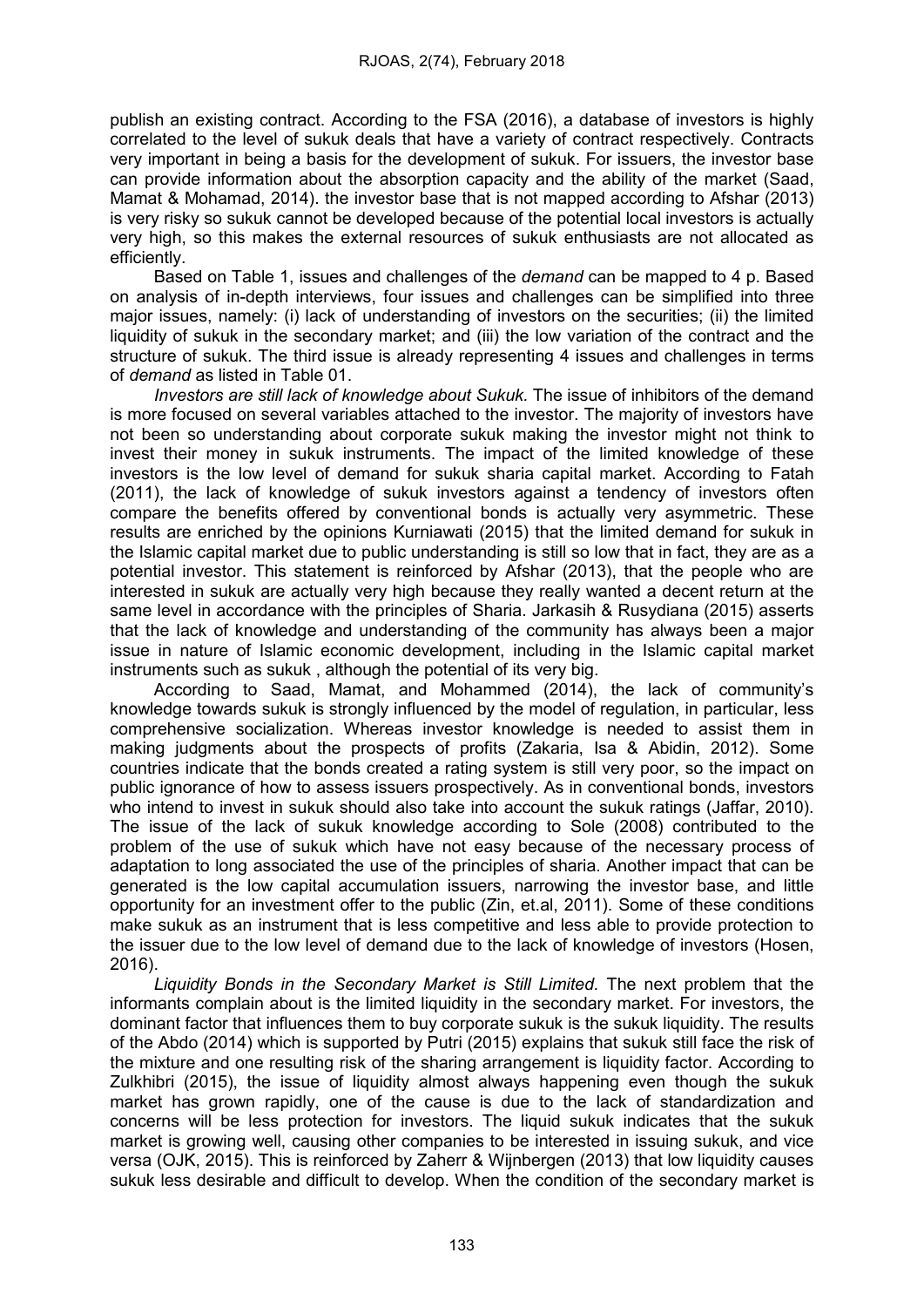not liquid, the transaction becomes not much done. Investors tend to buy and hold due to the availability of relatively few sukuk instruments that are difficult to recover when needed (Dewi, 2011).

Tariq (2004) argues that the limited sukuk liquidity in the secondary market is a major constraint to the demand for sukuk, in addition to the issue of asymmetric information, underlying principle, sukuk structure, and competitiveness. Other than that, the low level of liquidity resulted in ownership transfer mechanism sukuk becomes inefficient. According to Zakaria, Isa & Abidin (2012) and Sole (2008), low liquidity can result in instability of financial institutions and make risk management sukuk becomes low. If low liquidity persists in the long run, it is risky to make sukuk always unattractive to market participants (Saad, Mamat & Mohamad, 2014). This statement is supported by the research results of Smaoui & Nechi (2007) by taking samples in the 42 countries that prove that lack of liquidity correlated positively and significantly associated with difficulty in the development of sukuk in the long term. According to Zin et.al (2011), the difficulty of the sukuk development has a high risk to make less competitive sukuk environment and make the financial system less stable.

Variation of Agreement and Sukuk Structure is Still Low. The last problem from the demand side is the low variation of contract and sukuk structure. This has an impact on the low level of demand as investors require more varied contracts and structures. The more variety of contracts and sukuk structures, it will provide a variety of options for investors who want to invest. The increasing variety of contracts and sukuk structures also adds investor confidence to the sukuk. But the current condition shows the narrowness of alternative investors in buying sukuk due to low contract variations. If the use of financial instruments (including the variation of contracts) is less developed, then the economic actors will increasingly increase their investment in sukuk (Kurniawati, 2015). The opinion of Kurniawati (2015) is also supported by the findings of Dewi (2011), that the current sukuk market is still covered by the limitations of the instrument, namely the small variation of the contract and the tenor. During this time the average issuance of sukuk still fixed on *ijarah* and mudharabah contract. This is supported by the findings from Jarkasih & Rusydiana (2011) that the issuance of corporate sukuk in Indonesia has been the new average using mudharabah and ijara contracts. According to Fatimatuzzahra (2014), the limitations of the contract will be evaluated repeatedly by the investors. Limitations of the contract are valued as the risk of sukuk contained in the issuance of sukuk so that investors anticipate the issuance of sukuk and assume that the issuance of sukuk does not add value to the company.

The results of Abdoo (2014) found that cases in some countries with slow sustained growth rates have indicated the occurrence of sukuk risk due to homogeneous structures and contracts. This opinion is reinforced by Zaheer & Wijnbergen (2013), that the sukuk face a mixture of risk and risk-sharing arrangements for the use of Islamic principles, liquidity, governance of law, and the variation of the contract. While research from Setyani & Endri (2013) conducted in Indonesia outlines that the risk of sukuk is determined by how big the capacity of an issuer in offering a variety of contracts to investors. If the company concerned has a variety of different contracts, then the risk of the low demand for sukuk will not be faced, and vice versa.

Based on Table 1, issues and challenges from the regulation side can be mapped to 7 p. Based on the analysis of in-depth interviews, the 7 issues and challenges can be simplified into 2 major issues, namely: (i) lack of information on Sharia capital markets; and (ii) regulations regarding securities that are still unclear. Both of these issues already represent 4 issues and challenges from the side of the regulation as listed in Table 01.

Availability of Information Concerning Sharia Capital Market is Still Lacking. Basically, many market participants lack understanding of Sharia capital market information, especially corporate sukuk. Based on the results of in-depth interviews, parties who often lack understanding about sukuk instruments is the investor. According to some investors as research informants, socialization and education about sukuk-contracts are still very limited, whereas sukuk is a Sharia capital market instrument that has various types of contracts. These findings support the results of a review conducted by Bapepam (2011), that the lack of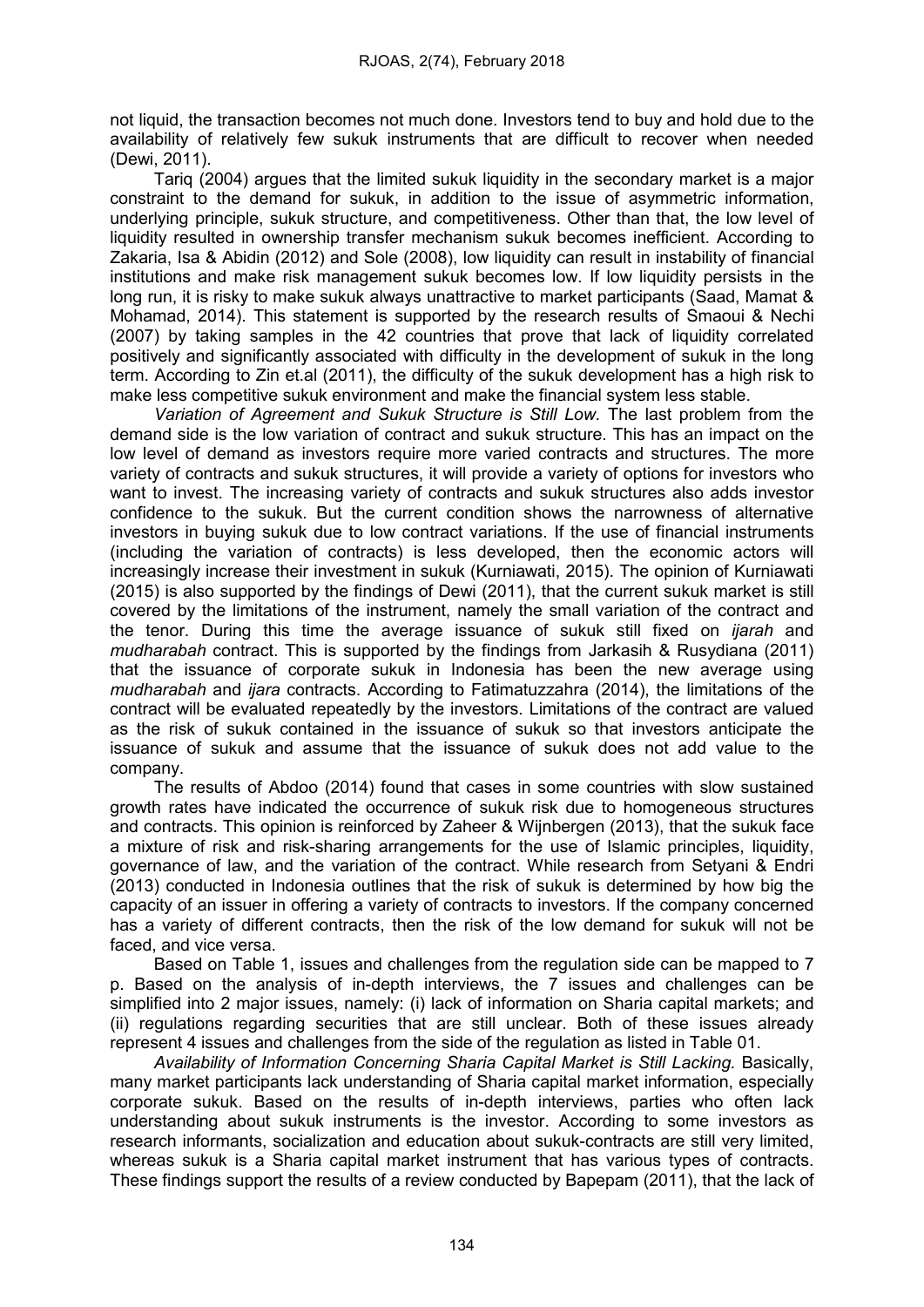investor interest in investing in the capital market, including the effect of sharia due to lack of socialization related to the understanding of sukuk investment. Rusydiana (2012) argues that the emphasis on the lack of socialization is the lack of specific knowledge related to sharia capital markets, especially sukuk. According to Dewi (2011), market participants' ignorance about the characteristics of this sukuk is called as lack of knowledge, which is still a lack of knowledge owned by market participants.

Other information that has not been widely known is related to some risk of sukuk. Some of the average sukuk risks are not understood by market participants, such as the risk of returns, credit risk, exchange rate risk, price level risk, liquidity risk, and risk of sharia compliance. This is due to the low level of socialization and education compounded by the lack of supporting professions and supporting industries in the sukuk market which resulted in the sukuk market, especially corporate sukuk increasingly asymmetric. According to Fatimatuzzahra (2014), investors basically have not been familiar with the attributes attached to sukuk, such as contracts, profit sharing, and margin on sukuk. Whereas according to Huda & Nasution (2007), investors in conducting transactions in the capital market based its actions on various information obtained. According to Fatimatuzzahra (2014), so far sukuk still considered as a bond used by investors in financing short-term needs or finance the debt. According to Dewi (2011), market participants' ignorance about the risk of sukuk is referred to as lack of understanding, which is still a lack of understanding of market participants regarding sukuk.

The Regulations on Sukuk Still Unclear. Informants who declare that the regulation concerning sukuk still unclear majority come from emiten and investor. These issues include the lack of good governance of the sukuk market. Poor market governance demonstrated by the unavailability of capital market supporting professionals who are competent in the field of Islamic capital markets, and the lack of supporting industries such as tafakul, Islamic mutual funds, finance companies sharia and others. This finding reinforces the results of Dewi (2011) research, that the weakness of the sukuk market is one of them is the absence of professions and supporting institutions and the preparation of operational book guidance. Yet according to research Saad, Mamat & Mohamad (2014) in Malaysia, shows that the rapid growth rate of sukuk in the country is strongly influenced by innovation and good market governance. Malaysia has developed progressive sharia capital market regulation, pro investors and issuers with various incentives and innovative to ensure a stronger Islamic financial system.

In addition to market governance, the unclear sukuk regulations also relate to market conditions that are still very asymmetric. This condition affects the complexity of the document issuance of sukuk, because of the number of documents that must be prepared to face some risks that are not predictable (unpredictable). Regulators have not been able to arrange effective and efficient sukuk issuance documents. The high cost is due to the complexity of the documentation because it involves the agreement documents that must be made by notaries and legal consultants. There is a perception among issuers that the cost of issuance of sukuk is more expensive than the cost of issuing bonds. According to Utaminingsih (2008) and Fatimatuzzahra (2014), the complexity of sukuk documents makes market participants, especially issuers unable to achieve efficient financing. Meanwhile, according to Dewi (2011), the complexity of sukuk issuance documents makes investors tend to be conservative and prefer profit oriented and floating majority behavior, i.e. investors tend to consider profits without sharia principles.

The next finding that is still related to the complexity of the issuance of sukuk documents is the unclear standard of accounting governing sukuk. So far, the preparation of accounting standards has not provided clear and standard guidelines in accordance with the characteristics of sukuk as the effect of sharia. For example, mudharabah and musyarakah contracts do not require underlying assets, requiring different types of bookkeeping with sukuk contracts requiring underlying assets. Likewise, the absence of clear accounting standards has an impact on the difference of calculation for the result between the issuer and the investor. Unclear accounting standards have an impact on the poor estimation of benefits for market participants, for example, investors are difficult to predict profit, as well as for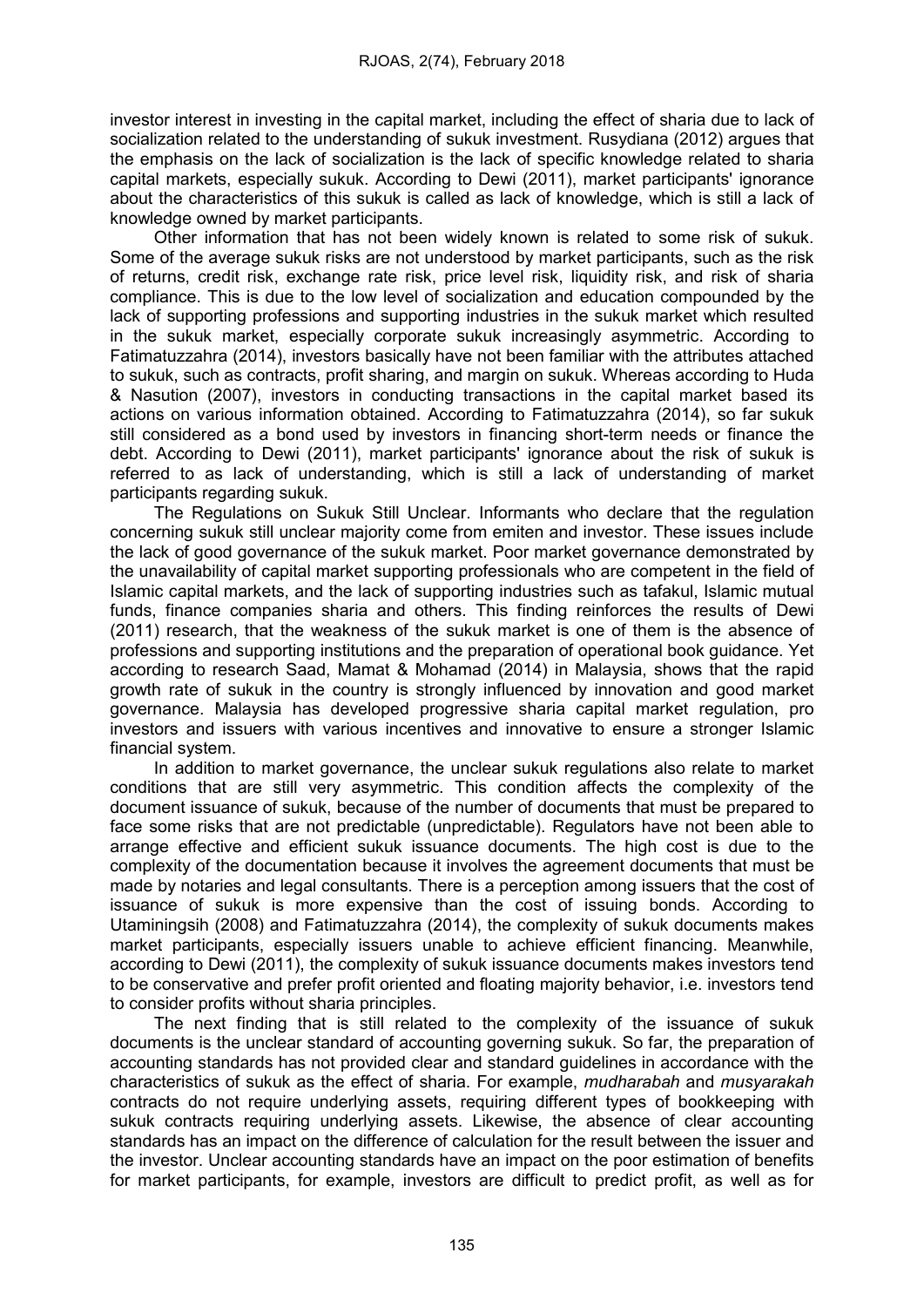issuers. In addition, the unclear accounting standards governing sukuk also contributed to the rating of sukuk that had never been done. The sukuk rating in its calculations is heavily influenced by accounting standards such as liquidity, leverage, profitability, productivity, size, and solvency (Purwaningsih, 2013).

The cause-effect analysis is an exploration of the results of the Root Cause Analysis (RCA) method. The result of root problem analysis is the set of various problem factors found based on mapping analysis, from supply, demand, and regulation. The set of problems from these three sides is then coupled and summarized based on cause and effect analysis between problem factors. The findings of root cause analysis that causing the slow growth of corporate sukuk in Indonesia are as follow in Table 2.

The cause-and-effect analysis as in Table 0 2 shows that the slow rate of growth of corporate sukuk in Indonesia can be dissected into three phases of the problem to conical to the root finding of the problem. Three phases of causation is and also the root of the problem can be described as follows:

The first stage problem is the findings as in Table 02 which are then reviewed in Table 03. From the supply side, the problems are mapped as 8 issues, the demand side 4 issues, and the regular side as many as 7 issues. Thus, the total problem of the slow growth rate of corporate sukuk in Indonesia is 19 problem.

The second stage of the problem is a more conical result of a total of 19 issues of slow growth in corporate sukuk in Indonesia. The results of this disarming resulted in 7 issues, namely: (i) concerns of potential double taxation; (ii) lack of understanding from investors; (iii) lack of understanding of the issuer; (iv) unparted investor base; (v) less liquid in the secondary market; (vi) very complex publishing documents; and (vii) the contract variation remains unclear.

The third stage of the problem is the causes of the second stage of the problem. When mapped, there are 5 issues that cause the second phase problem, the fifth is as follows:

The first problem is that there is still information about the requirements for the issuance of sukuk still asymmetric. This issue causes 3 issues, namely: (i) the existence of double tax concerns; (ii) lack of understanding from investors; and (iii) lack of containment from the issuer.

The second problem is the unavailability of supporting professions, and the third problem is the unavailability of supporting industries. Both of these issues cause two issues, namely: (i) unpaired investor base; and (ii) less liquid in the secondary market.

The fourth issue is the cost of an expensive publication, and the fifth issue is the complex sukuk structure. Both of these issues cause two issues, namely: (i) very complex publishing documents; and (ii) the variation of the contract is unclear.

The fourth stage problem is the final problem or the source of the problem, also called the root of the problem of the total 19 issues attached to the corporate sukuk in Indonesia. There are two root causes of sukuk growth rate in Indonesia, namely: (i) low socialization and education; and (ii) the limited human resources of capital market actors concerning sukuk.

Corporate Sukuk Development Strategy in Indonesia: Contribution to Literature. Nineteen issues of mapping analysis as in Table 1 and Table 2 are important findings which indicate that the sukuk market in Indonesia is failing to take advantage of domestic market potential and fail to capture global trends. The findings of this reinforces the results of the study of Fatah (2011), which suggests that although has potential and good prospects, the development of corporate sukuk in Indonesia is still very slow due to the problems inherent with market institutions Mapping the results in this study also reinforces what is stated by the OJK (2016), that the most prominent issue related to the development of sukuk in Indonesia is legal framework for the issuance of Islamic securities that is not strong yet.

The fundamental problem found in this study is the unclear sukuk regulations. According to Kurniawati (2015), it is necessary to formulate a standard of rules governing sukuk in order to provide clear and standard guidelines in accordance with the characteristics of sukuk as Sharia effect for both issuers and investors. According to Dewi (2011), still unclear regulation on sukuk is a reflection of still low Sharia capital market instruments.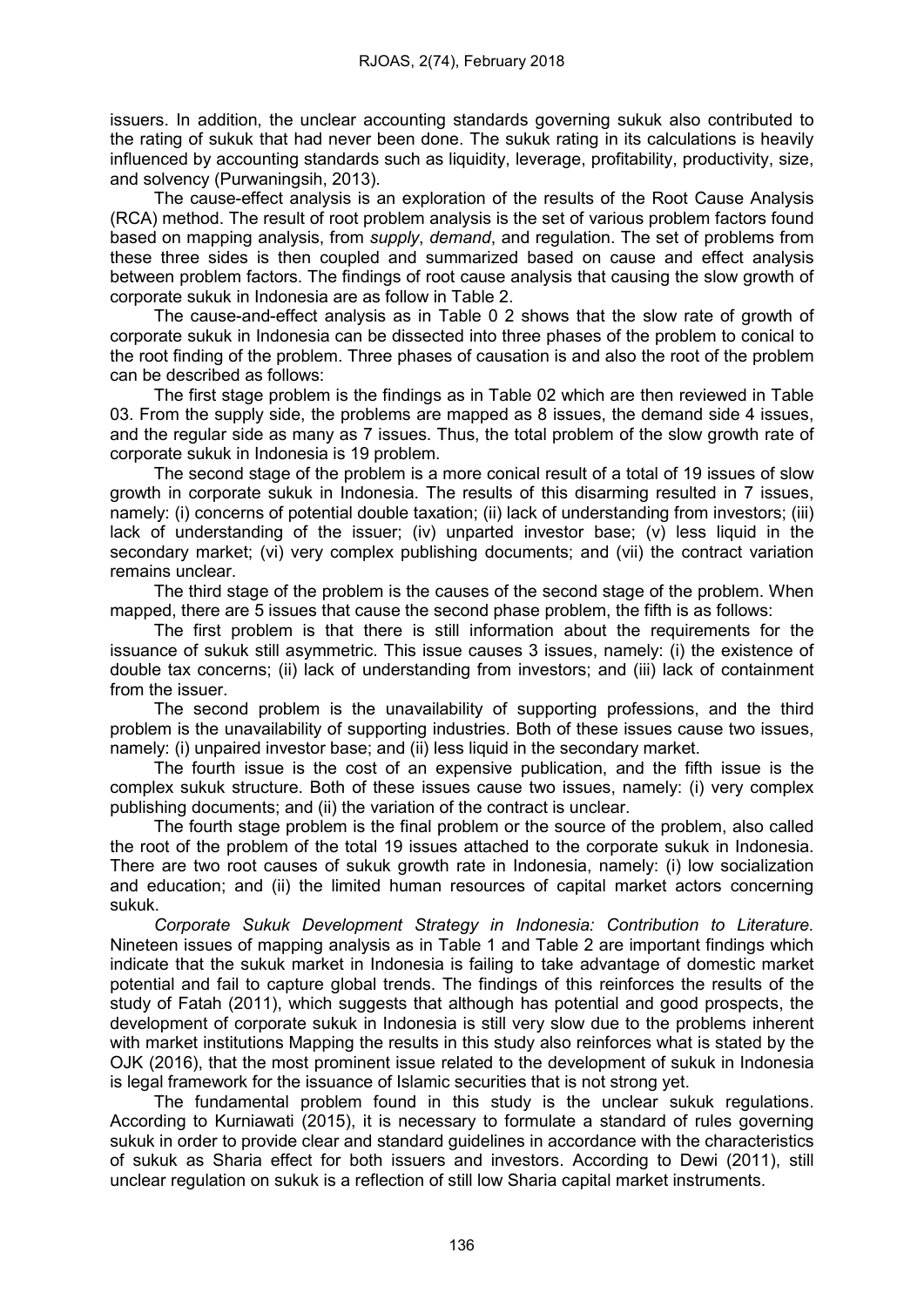| Categories         | <b>Issues and Challenges of Sukuk Corporations</b> |                                                                                                      | <b>Issues That Become</b>                          | <b>Issues That Become</b>                                                                | <b>Issues That Become Root Problem</b>                                                                                            |
|--------------------|----------------------------------------------------|------------------------------------------------------------------------------------------------------|----------------------------------------------------|------------------------------------------------------------------------------------------|-----------------------------------------------------------------------------------------------------------------------------------|
|                    |                                                    | in Indonesia                                                                                         | the Factors                                        | <b>Causative Factors</b>                                                                 |                                                                                                                                   |
|                    | $\bullet$                                          | There is still a lack of socialization and education                                                 | <b>Concerns of Double</b>                          |                                                                                          | Low Socialization and Education<br>The Limited Human Resources of<br><b>Capital Market Participants</b><br><b>Regarding Sukuk</b> |
|                    |                                                    | regarding contracts to investors                                                                     | <b>Tax Potential</b>                               | <b>Information Regarding</b><br><b>Requirement for Issuing Still</b><br>asymmetric Sukuk |                                                                                                                                   |
|                    | $\bullet$<br>$\bullet$                             | Variations in the contract and sukuk structure are                                                   | Lack of Understanding                              |                                                                                          |                                                                                                                                   |
|                    |                                                    | limited                                                                                              | from Investors                                     |                                                                                          |                                                                                                                                   |
|                    |                                                    | The existence of cost of funds                                                                       |                                                    |                                                                                          |                                                                                                                                   |
|                    | $\bullet$                                          | Related costs of issuance of sukuk                                                                   |                                                    |                                                                                          |                                                                                                                                   |
| <b>Supply Side</b> | $\bullet$                                          | Unavailability of supporting profession                                                              | <b>Lack of Understanding</b>                       |                                                                                          |                                                                                                                                   |
|                    | $\bullet$<br>$\bullet$                             | The narrowness of information disclosure is still                                                    |                                                    |                                                                                          |                                                                                                                                   |
|                    |                                                    | required related to the issuance of sukuk                                                            | from Issuers                                       |                                                                                          |                                                                                                                                   |
|                    |                                                    | Not optimal socialization and education about the                                                    |                                                    |                                                                                          |                                                                                                                                   |
|                    |                                                    | contracts to the issuer                                                                              |                                                    |                                                                                          |                                                                                                                                   |
|                    | $\bullet$                                          | VAT imposition constraints on the transfer of                                                        |                                                    |                                                                                          |                                                                                                                                   |
|                    |                                                    | beneficial rights to underlying assets 1.                                                            |                                                    |                                                                                          |                                                                                                                                   |
|                    | $\bullet$                                          | The majority of investors have not known about                                                       | Unmapped Base of                                   | Not yet Availability of Supporting<br>Profession<br>Not Available Supporting Industry    |                                                                                                                                   |
| Demand             |                                                    | sukuk as a complement of conventional bonds                                                          | Investor                                           |                                                                                          |                                                                                                                                   |
| Side               | $\bullet$                                          | Limited liquidity in the secondary market                                                            |                                                    |                                                                                          |                                                                                                                                   |
|                    | $\bullet$                                          | There is still a low market in absorbing sukuk                                                       | Less Liquid in                                     |                                                                                          |                                                                                                                                   |
|                    | $\bullet$                                          | Still low contract and diversity of sharia products                                                  | <b>Secondary Market</b>                            |                                                                                          |                                                                                                                                   |
|                    | $\bullet$                                          | Availability of information on sharia capital market is                                              |                                                    |                                                                                          |                                                                                                                                   |
|                    |                                                    | still limited                                                                                        | <b>Highly Complex</b>                              | <b>Expensive Issuance Costs</b><br><b>Complex Sukuk Structure</b>                        |                                                                                                                                   |
|                    | $\bullet$                                          | The weakness of accounting standards governing                                                       | <b>Publishing Document</b>                         |                                                                                          |                                                                                                                                   |
|                    |                                                    | sukuk                                                                                                |                                                    |                                                                                          |                                                                                                                                   |
| Regulatory         | $\bullet$                                          | The regulations on sukuk remain unclear                                                              |                                                    |                                                                                          |                                                                                                                                   |
| Side               | $\bullet$                                          | The tax treatment of sukuk is still unclear                                                          | Variations of<br><b>Agreement Still</b><br>Unclear |                                                                                          |                                                                                                                                   |
|                    | $\bullet$                                          | The absence of supporting industries                                                                 |                                                    |                                                                                          |                                                                                                                                   |
|                    | $\bullet$                                          | The condition of the domestic Islamic finance industry<br>has not developed rapidly and has not been |                                                    |                                                                                          |                                                                                                                                   |
|                    |                                                    | supportive to issue sukuk                                                                            |                                                    |                                                                                          |                                                                                                                                   |
|                    | $\bullet$                                          | The complexity of sukuk issuance documentation                                                       |                                                    |                                                                                          |                                                                                                                                   |
|                    |                                                    |                                                                                                      |                                                    |                                                                                          |                                                                                                                                   |

# Table 2 – Mapping Analysis of Causes of Slow Rate of Corporate Sukuk Growth in Indonesia

Source: Analysis Result, 2018.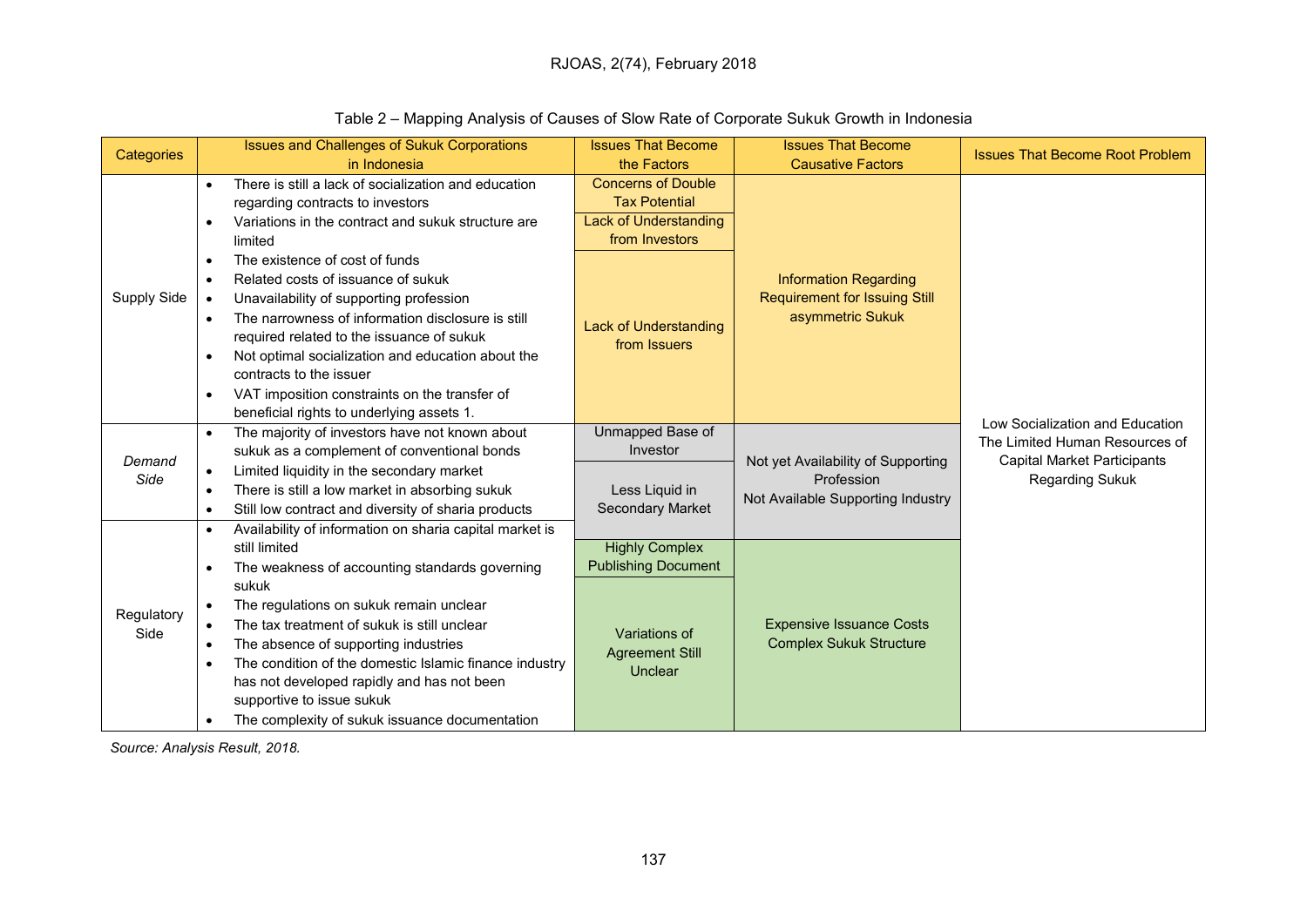Unclear regulations on sukuk have implications on several issues such as limited liquidity in the secondary market. Park and Rhee (2006) suggest the importance of the development of investors, including foreign investors in order to make the sukuk market becomes more liquid because different types of investors tend to adjust their portfolios in the same direction at the same time. In addition, opening up local financial markets for foreign investors will generate high pressure and be able to modernize market infrastructure and maintain a high standard of transparency. While Haron & Ibrahim (2012) suggest the importance of good governance as a strategy to ensure a liquid and dynamic sukuk market.

Unclear rules can also have implications for the low variety of contracts and sukuk structures. According Smaoui & Nechi (2017), which varied sukuk structure is shown to have a positive impact on several things, including: (i) sukuk can mobilize savings and provide financing to the debtor in the long term, and is able to contribute to the efficient functioning of capital markets; (ii) the sukuk market is able to contribute to the deepening of financial markets; (iii) a well-developed sukuk market coupled with an advanced financial structure can stimulate economic growth through technological innovation and increase labor productivity in the private sector; (iv) sukuk certificates are based on risk sharing, which means that issuers and investors have investment risks and share profits or losses among them in accordance with the agreement. From some of the results of the study, the sukuk as a financial instrument indeed faced various types of risks, especially on the low variation of contract and sukuk structure that can be a potential inhibition for the growth of sukuk.

Another issue that is also important is investor base that has not been mapped. Therefore, according to Soemitra (2010), it is very important to do the restriction of investment zone and determine the type of financing agreement used in issuing sukuk. Based on the results of the questionnaire with the underwriters, the investor base is very important because it can open up the potential for sukuk absorption based on a wider investor network. According to Intana (2013), the development of investor base is very important in creating strategies to keep the market on an upward trend. Kurniawati (2015) recommends that the development of investor base needs to be done by establishing capital protection fund, Sharia capital market socialization and electronic arrangement of mutual fund securities. To obtain an optimal investor base, Sole (2008) suggests the importance of institutional investor diversity, including foreign investors. This can deepen the investor base of sukuk, modernize the sukuk market infrastructure, and be able to maintain a high standard of transparency.

Some of the above strategies are expected to have implications for the development of corporate sukuk in Indonesia. According to Zin et al (2011), the rapid development of sukuk is very important in transforming the now diversified economy by the encouraging private sector interest in sukuk. The advantage of the sukuk that triggered its rapid growth lies in its structure based on real assets (Ahmad, Daud & Kefeli, 2012). This advantage minimizes the possibility of a financing facility that exceeds the value of the underlying asset of a sukuk transaction. The sukuk holder is entitled to the share of income generated from the sukuk assets in addition to the rights of the sale of the sukuk assets (Dewi, 2011). Some of these advantages should be utilized by minimizing the problems attached to corporate sukuk.

#### CONCLUSION AND SUGGESTIONS

The problems inherent in the development of corporate sukuk in Indonesia can be mapped into three sides, namely:

Problems from the *supply* side, namely: (i) the lack of socialization and education about the contracts to investors; (ii) variation of the contract and the structure of sukuk is still limited; (iii) the existence of cost of fund  $:$  (iv) cost related to the issuance of sukuk; (v) supporting professions are not available; (vi) the narrowness of the required information disclosure related to the issue of k tribe; (vii) socialization and education on contracts that is not optimal to issuers; and (viii) problems in imposition of VAT on the transfer of beneficial rights to underlying assets.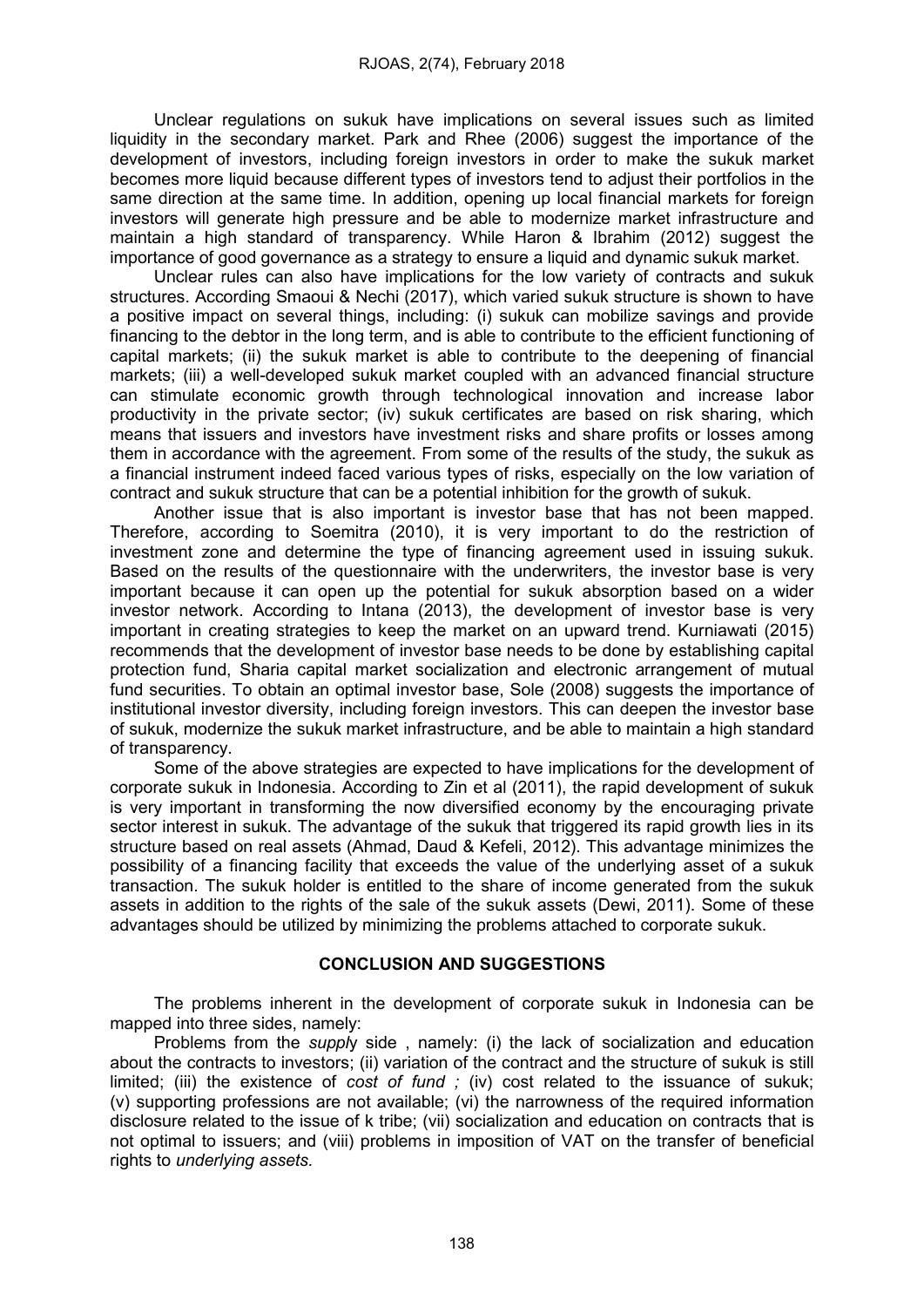The problems of demand side , namely: (i) the majority of investors have not known about sukuk as a complement of conventional bonds; (ii) liquidity in the secondary market is limited; (iii) still low market in absorbing sukuk; and (iv) the low level of contract and diversity of sharia products.

Issues from the regulation side, namely: (i) the availability of information on sharia capital market is still limited; (ii) accounting standards governing sukuk that is still weak; (iii) sukuk regulation is still unclear; (iv) taxation treatment on sukuk is still unclear; (v) supporting industries is not available; (vi) condition of domestic Islamic finance industry has not been growing rapidly and have support for issuing sukuk; and (vii) sukuk issuance documentation is still complex.

From the three classifications of sukuk development problems in Indonesia, the root of the problem can be divided into three phases. These three phases are at the root of the problem of sukuk growth inhibitor corporations in Indonesia. Each of the three phases is:

The issue the from first stage of *supply side*, a problem that is mapped as much as 8 issues, the demand 4 issues, and the regulatory side as much as 7 issue. Thus, the total problem of slow growth rate of corporate sukuk in Indonesia is 19 problem.

The second stage issues are: (i) concerns of potential double taxation; (ii) lack of understanding from investors; (iii) lack of understanding of the issuer; (iv) unparted investor base; (v) less liquid in the secondary market; (vi) very complex publishing documents; and (vii) the contract variation remains unclear.

The third stage of the problem is: (i) there is still information regarding the requirements of the issuance of sukuk still a symmetrical; (ii) professions has not been available; (iii) unavailability of supporting industries; (iv) costly issuance costs; (v) complex sukuk structures.

The fourth stage problem is the final problem or the source of the problem or also called the root of the problem , namely: (i) low socialization and education; and (ii) the limited human resources of capital market actors concerning sukuk.

Based on the explanation of mapping analysis and root problem analysis, the recommendations in this study refers to the explanation of the proposed development strategy, which consists of three priority suggestions, namely: (i) establish regulations on the supporting profession in the sukuk market; (ii) to make regulation of socialization and education on sukuk instruments; and (iii) providing supporting industries for the sukuk market. These three priority strategies can be executed through policy recommendations as follows:

Enhancing socialization and education on contracts of corporate sukuk.

Clarify the rules on corporate sukuk to reduce the complexity of sukuk issuance documentation and to enrich the variation of the contract and sukuk structure.

Establish the rules related to supporting institutions in sharia capital market and sharia securities companies.

Regulations related to sharia experts engaged in activities in the sukuk market. Therefore, sharia-related rules must be made in the capital market.

## REFERENCES

- 1. AAOFI (Accounting and Auditing Organization for Islamic Financial Institutions). 2015. Shari'a Standard No.17 tentang Investment Sukuk. Uni Emirat Arab.
- 2. Abdo, Alaa. 2014. A Critical of the Sukuk Market, a Qualitative Study to Identify Current Risks and Opportunities. Dublin Business School.
- 3. Afif, M. 2014. Efektivitas sukuk vs obligasi konvensional. Rasaid, Vol. 1, No. 1, pp. 1-22.
- 4. Afshar, Tahmoures A. 2013. Compare and contrast sukuk (islamic bonds) with conventional bonds, are they compatible?. The Journal of Global Business Management, Vol. 9, No. 1, pp. 44-52.
- 5. Ahmad, N., Daud, S. N., & Kefelia, Z. (2012). Economic forces and the sukuk
- 6. market. Procedia: Social and Behavioral Sciences, 65, 127–133.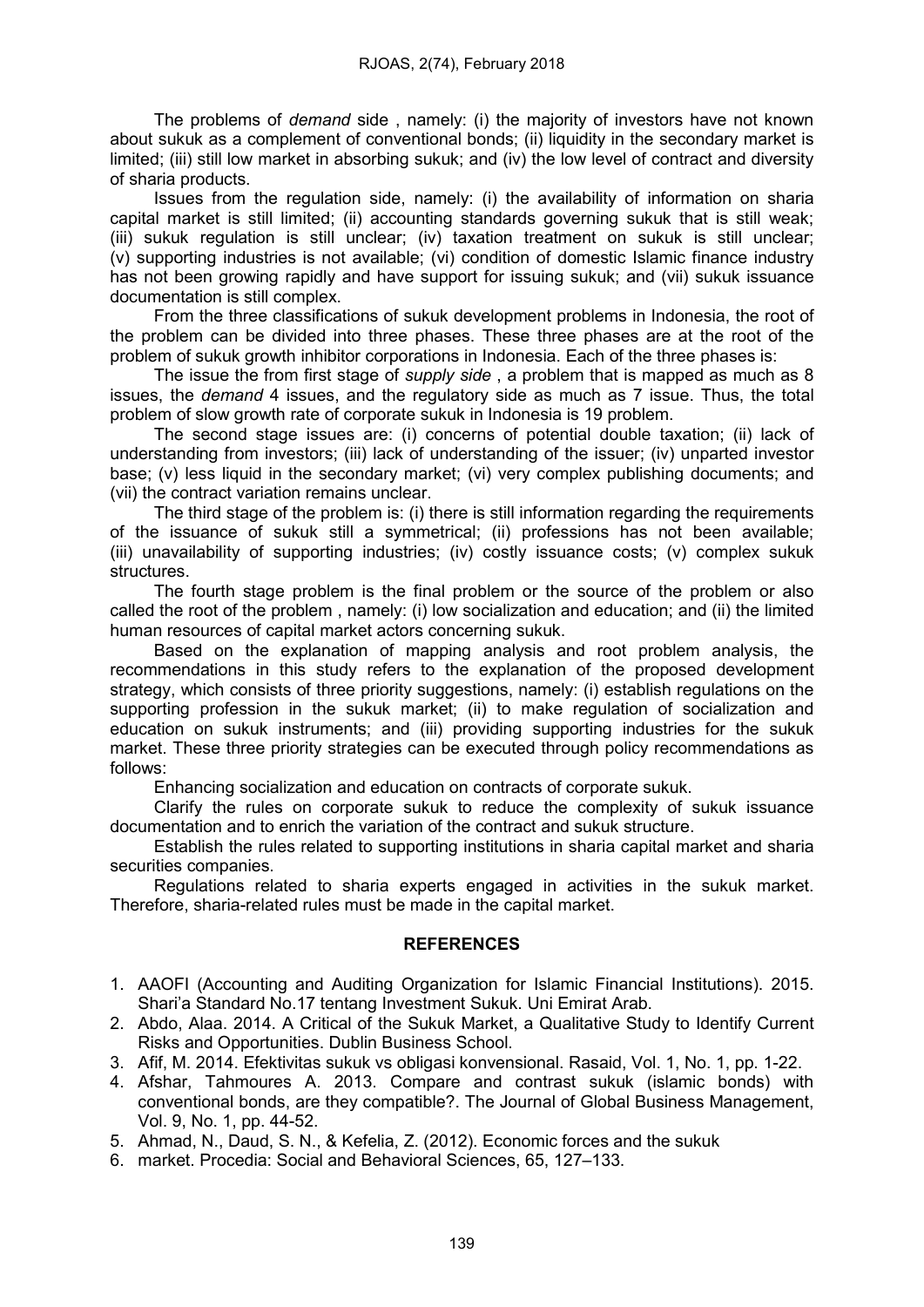- 7. Ahmad, Nursilah; Daud, Siti Nurazina Mohd& Kefeli, Zurina. 2012. Economic forces and sukuk market. International Congres on Interdisciplinary Business and Social Science, Social and Behavioral Sciences, No. 65, pp. 127-133.
- 8. Ascarya. 2010. The Development Of Islamic Financial System In Indonesia And The Way Forward", paper to be published as Occasional Paper, Bank Indonesia.
- 9. Bapepam. 2011. Siaran Pers Akhir Tahun 2012. Online: www.bapepam.go.id. Diakses: tanggal 13 Mei 2013. Jakarta: Departemen Keuangan Republik Indonesia.
- 10. Dewan Syariah Nasional. 2004. Fatwa No 41.DSN/MUI/IX/2004 Tantang Obligasi Syariah Ijarah.
- 11. Dewi, Nila. 2011. Mengurai masalah pengembangan sukuk korporasi indonesia menggunakan analytic network process. TAZKIA, Islamic Finance& Business Review, Vol. 6, No. 2, pp. 138-167.
- 12. Endri. 2007. Permasalahan Pengembangan Sukuk Korporasi di Indonesia Menggunakan Metode Analytical Network Process (ANP). Jurnal Keuangan dan Perbankan, Vol. 13, No. 3, pp. 359-372.
- 13. Fatah, Dede Abdul. 2011. Perkembangan obligasi syariah (sukuk) di indonesia: analisis peluang dan tantangan. Innovatio, Vol. X, No. 2, pp. 281-301.
- 14. Fatimatuzzahra, Vita. 2014. Reaksi pasar atas penerbitan sukuk (studi pada emiten saham penerbit sukuk periode 2008-2012). JESTT, Vol. 1, No. 5, pp. 363-378.
- 15. Hanefah, Mustafa Mohd; Noguchi, Akihiro& Muda, Muhamad. 2013. Sukuk: global issues and challenge. Journal of Legal, Ethical and Regulatory Issues, Vol. 16, No. 1, pp. 107- 119.
- 16. Haron, Razali& Ibrahim, Kahirunisah. 2012. The impact of sukuk on corporate financing: Malaysia evidence. Journal of Islamic Finance, Vol. 1, No. 1, pp. 1-11.
- 17. Hosen, Mosharrof. 2016. The pitfalls of the Malaysian sukuk industry: issues and challenges in practice. Research Gate, Working Paper.
- 18. IIFM. 2017. Sukuk Report: A Comprehensive Study Of The Global Sukuk Market
- 19. (6th ed.). Bahrain: Author.
- 20. Intana, Lila. 2013. Cara OJK menjaga market agar tetap bullish. Online: www.swa.co.id. (diakses pada tanggal 16 Juni 2013).
- 21. Jaffar, M. (2010). New Musyarakh model in managing Islamic investment. InternationalJournal of Islamic Finance, 2( 2), 25-36
- 22. Jarkasih, Muhammad& Rusydiana, Aam Slamet. 2009. Perkembangan Pasar Sukuk: Perbandingan Indonesia, Malaysia, dan Dunia. Jurnal Bisnis dan Ekonomi: Antisipasi, Universitas Sanata Dharma, Vol. 1, No.2.
- 23. Kayo, E.K. and Kimura, H. (2011) Hierarchical Determinants of Capital Structure, Journal of Banking and Finance, 35, 358–371.
- 24. Kurniawati, Devi Dwi. 2015. Analisis Perkembangan Sukuk (Obligasi Syariah) dan Dampaknya Bagi Pasar Modal Syariah. Universitas Negeri Surabaya: Surabaya.
- 25. OJK. 2016. Roadmap Pasar Modal Syariah 2015-2019: Membangun Sinergi untuk Pasar Modal Syariah yang Tumbuh, Stabil, dan Berkelanjutan. Direktorat Pasar Modal Syariah Otoritas Jasa Keuangan: Jakarta.
- 26. OJK. 2015. Kajian Faktor-faktor yang Mempengaruhi Penawaran dan Permintaan Sukuk. Direktorat Pasar Modal Syariah OJK: Jakarta.
- 27. Park, D. and Rhee, C. (2006), "Building infrastructures for the Asian bond markets: settlement and credit rating", Asian Bond Markets: Issues and Prospects, BIS Papers No. 30, Bank for International Settlements, Basel, pp. 202-21.
- 28. Pasar Modal Syariah. 2018. Data Perkembangan Pasar Modal Syariah Per April 2017.
- 29. Purwaningsih, S. 2013. Faktor yang mempengaruhi rating sukuk yang ditinjau dari faktor akuntansi dan non-akuntansi. Accounting Analysis Journal, Vol. 2, No. 3, pp. 360-368.
- 30. Putri, Rianda A.A. 2015. Pengaruh penerbitan sukuk ijarah terhadap return on assets, return on equity dan earning per share emiten di bursa efek Indonesia tahun 2009-2013. JESTT, Vol. 2, No. 6, pp. 459-472.